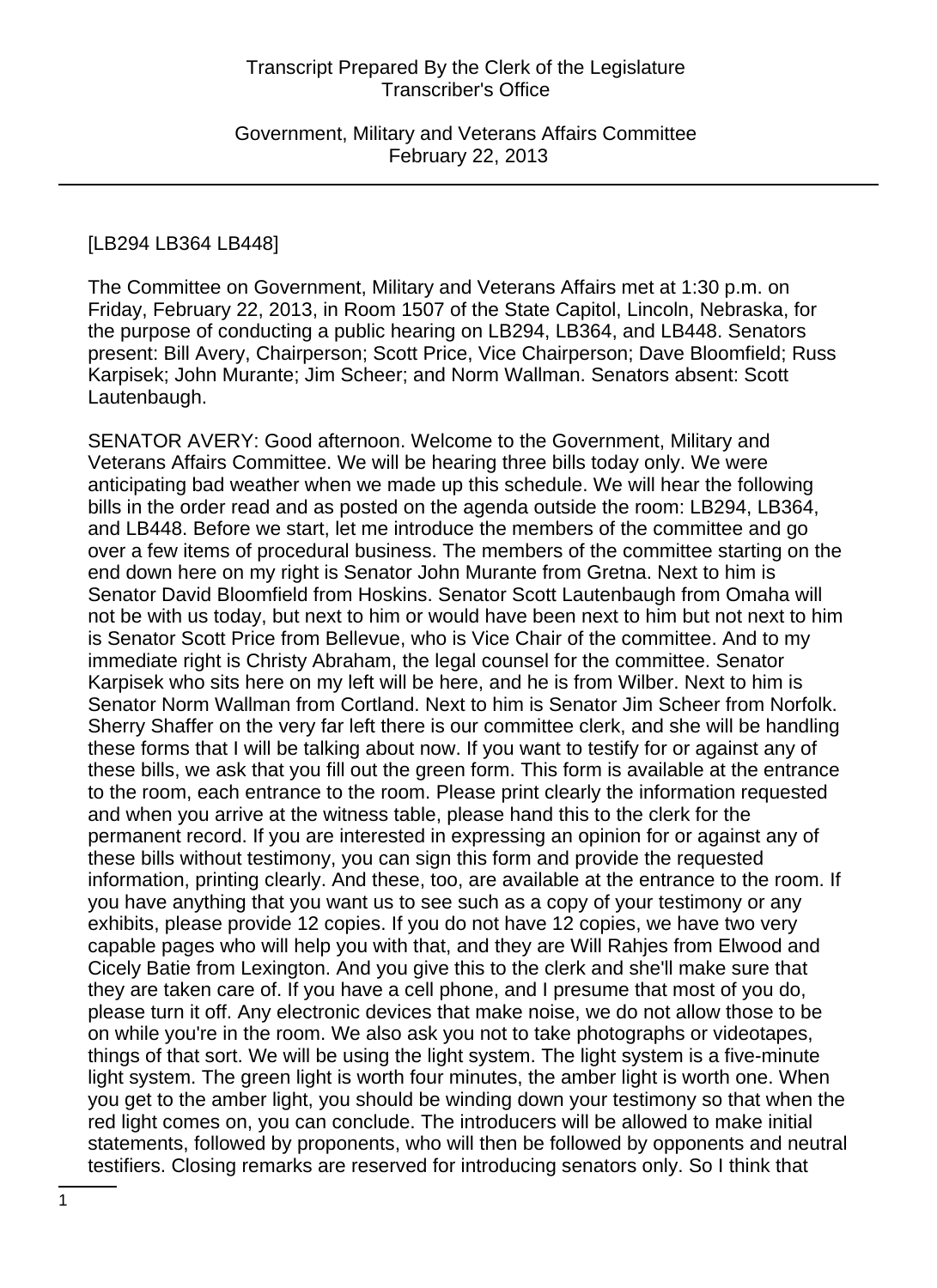Government, Military and Veterans Affairs Committee February 22, 2013

concludes the introductory instructions and we will now happily welcome a former member of this committee, Senator Les Seiler, to introduce LB294. Welcome, Senator.

SENATOR SEILER: (Exhibit 1) Thank you, Mr. Chairman. My name is Les Seiler, L-e-s S-e-i-l-e-r, I'm a senator from District 33, and I bring you this bill as a work in progress because as we spoke as late as this morning, there has been some changes going to be proposed. This bill basically is a definition of campaign and what it means for public officials and public employees to present information to the public without running afoul of interfering with the campaign. We're mostly dealing with campaign definitions, and it mirrors--though they use a different language in the federal government--it mirrors 2 U.S.C. 434(f)(3), electioneering communications. And we're trying to tighten this bill up now so that employees of the public do not accidentally walk into a problem. You will hear probably testimony that two officials from an electric company did walk into a problem last year, and they got fined \$2,000 by the commission, and that's being appealed to the district court. But we're hoping that when we get done with this definition section that people will fully understand where we're at. The LB294 was completely gutted by AM313, and there will be some further changes which the witnesses will testify about as they work together trying to get this communication well done. It's really basically a definition of campaign, candidate status, ballot question, and public resources; what constitutes resources and what doesn't, and how those fit together so that we don't have any unintended consequences. I believe the witnesses will fill out this bare-bones skeleton that I just gave you and you'll have a better understanding of where we're trying to get to. It's a very narrow issue, it's not a big broad, big-based one, but it's going to be for the public employees' protection. Any questions? [LB294]

SENATOR AVERY: Thank you, Senator Seiler. You were not here, I believe, when we passed the latest version of a bill like this that defined the use of public resources for political purposes. We had to pass it over the Governor's veto, and we did pass it. A lot of work went into that bill as I recall. And I haven't had a chance to study your amendment, but apparently your amendment moves away from defining what is public resource, and instead defines what is campaigning. [LB294]

SENATOR SEILER: It kind of keeps the same language from the old bill as to public resource, but it...and what is not a public resource. But hopefully it'll be clarified so that people won't stumble into it accidentally. [LB294]

SENATOR AVERY: And this is not a bill that was prompted by someone who broke the law and now wants to see the law changed? [LB294]

SENATOR SEILER: No, it's prompted by the electrical company whose employees did break the law, and it's supported by the rest of the rural electric people. And so...but it's got far ranging...one of the issues that Frank Daley brought up was, could it apply to a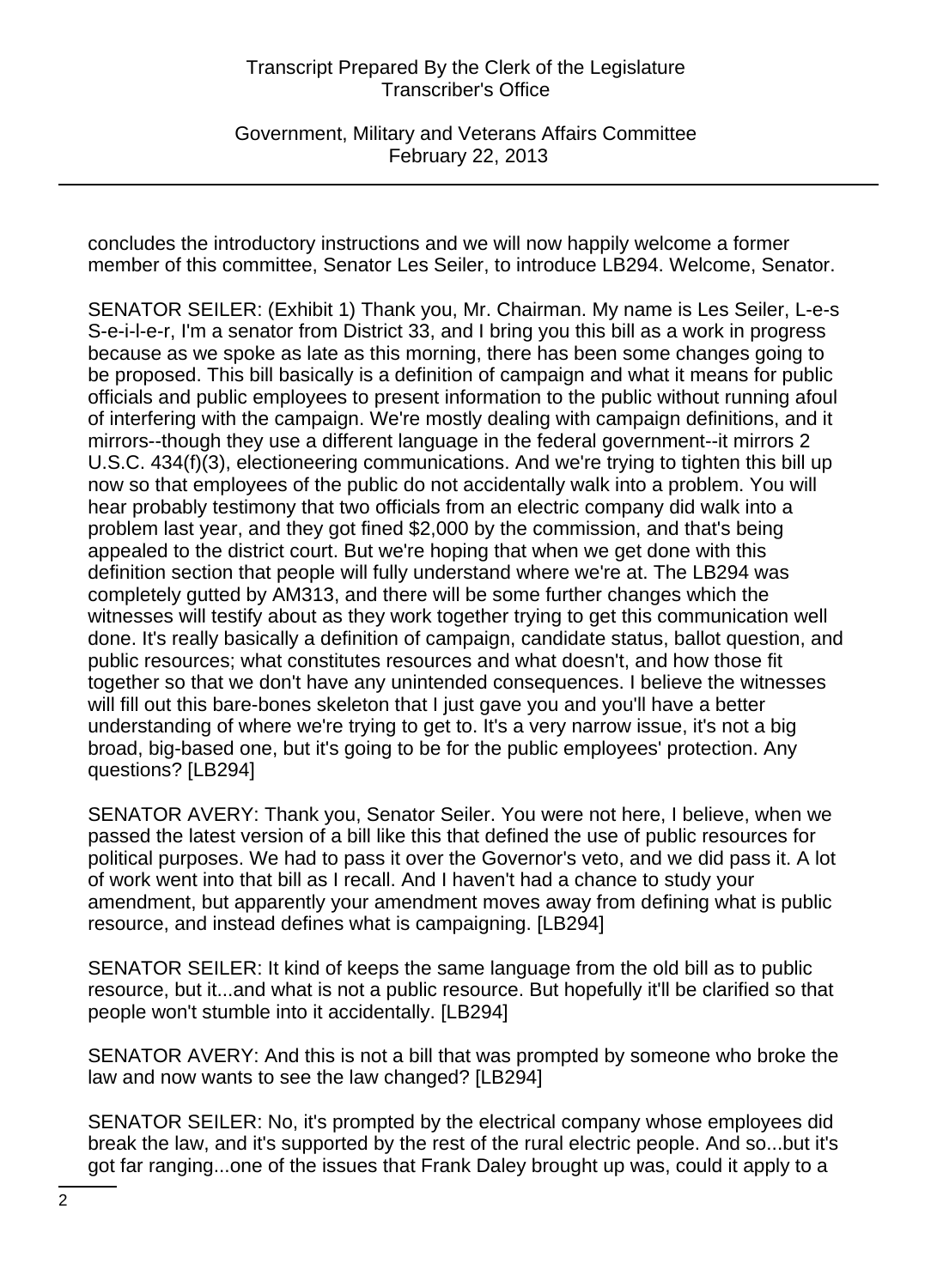## Government, Military and Veterans Affairs Committee February 22, 2013

student newspaper or could it apply to a paper put out by a school board as informational, and how we stay within the rules if there's an election or a bond issue going on. Those are what we're trying to work out, some of those definitions. Now the witnesses will testify how they're approaching it. [LB294]

SENATOR AVERY: But they...you don't have an amendment to reflect that negotiation yet? [LB294]

SENATOR SEILER: No. I just got handed some minutes on that a few seconds ago. [LB294]

SENATOR AVERY: Okay. Questions from the committee? This is a work in progress... [LB294]

SENATOR SEILER: Yes, it is a work in progress. [LB294]

SENATOR AVERY: ...and you will be consulting with the committee's counsel on this? [LB294]

SENATOR SEILER: Absolutely. [LB294]

SENATOR AVERY: Okay. I don't see any more questions. Thank you. [LB294]

SENATOR SEILER: Thank you. [LB294]

SENATOR AVERY: You going to stay around for closing? [LB294]

SENATOR SEILER: I will. [LB294]

SENATOR AVERY: Okay. All right, proponent testimony on LB294. Good afternoon. [LB294]

DAVID JARECKE: (Exhibit 2) Good afternoon, Mr. Chairman, members of the committee. Thank you for this opportunity to testify again in support of LB294, which more specifically is AM313 at this point. And being distributed to you is not only a copy of my testimony, but is...to the last page attached...that are the most recent amendments discussed between Frank Daley and myself. I am not suggesting Mr. Daley is in support of this, but he had a hand in creating those words. Mr. Chairman, I might address your question first since it seems like a logical place to start. Public resource: that definition which is included within Section 49 or Chapter 49--is not being modified, by this amendment. In fact, there's one very minor change to clarify that. Again, it is public resources that's really at the heart of this bill. Public resources cannot be used by any political subdivision, your legislative office, or any other governmental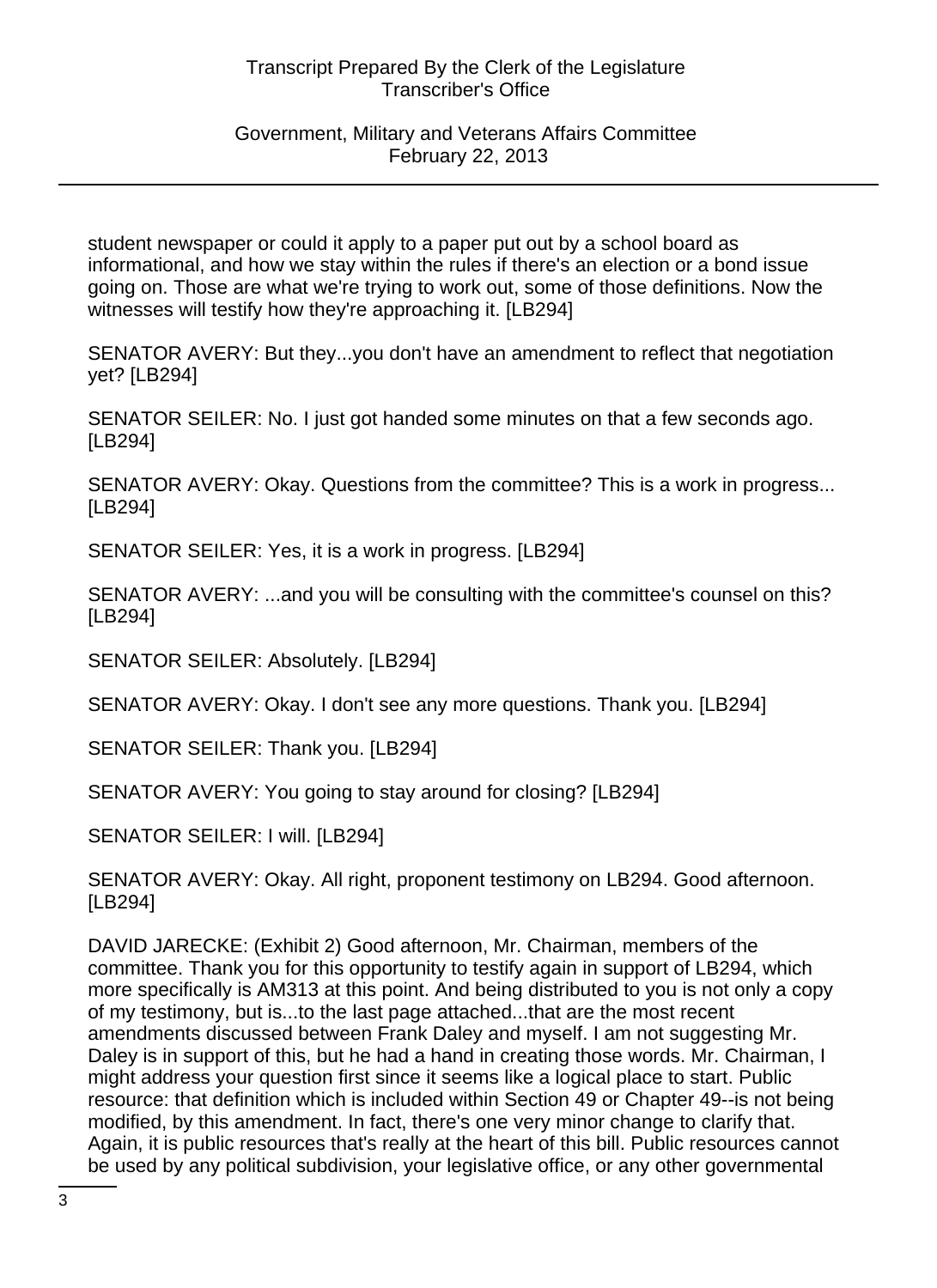Government, Military and Veterans Affairs Committee February 22, 2013

office as a part of any campaign effort. That theme is not modified by this proposed amendment. The intention and the sole intention of this legislation is to clarify and to provide a definition for the term "campaigning." The courts have struggled with that definition, the feds have struggled with that definition, obviously through federal cases as well, and provided a definition which is also attached in terms of electioneering communications. And so this bill attempts to utilize that federal definition, identify the term "campaign" and "campaigning," so that again, in instances such as the facts of the Northwest Rural Public Power District, that communications by a district with their constituents are not in any way confused or suggested to be about campaigning. And let me provide a simple example. If it becomes the position of someone who's running for a board, seat, or any other elective office, but as it relates to the rural electric industry that, you know, all these OSHA rules, they cost us too much money, and they're just frustrating, we shouldn't have to follow them. And that's their campaign platform. If the public power district--which it does on a very routine basis--is putting out safety information that this is, you know, stay away from the lines or here are some of the various safety guidelines. I'm sure you've heard those on the radio, they're in various public newspapers repeatedly. Under the facts in that recent case in front of the commission, that would be opposed to this candidate's platform and, therefore, campaigning. That's the kind of consequences we'd seek to avoid. We need and must...and again it's not in any way narrowly drafted by public power or just strictly for public power districts, but all government agencies. But again, when we're communicating information to that wide body as to a topic, we want to make sure that a candidate can't say, hey, this is my platform, so hands off; and then again, that could be a variety of topics. In this particular case, it happened to be relevant to wind power, economic development, and the other issues tied to that. And again, as that particular public power district disseminated information without identifying the candidate but wanted to provide information clarity that these are the facts, in that particular instance the commission found that to be campaigning. Again, that's on appeal; ultimately a court will decide. But I want to be perfectly clear that this legislation is not intended to impact that case. It won't; it has no retroactive ability. But this amendment is solely defined to provide a bright-line rule not only as to members of the Legislature and your staff and public power districts but again, I think frankly, to the commission itself. So the commission and ultimately the courts will know what is campaigning, what isn't campaigning; and accordingly, this statute will define that. The latest little insertions, and I apologize again that it may look sloppy, those insertions are intended to avoid unintended consequences. For example, public power district sends out a newsletter and here's a picture of its chairman at a ribbon-cutting ceremony. That would be...and if he happens to be running for office, that would be a candidate and that would be a communication. We want to make sure that type of communication isn't prohibited, and that's why we said it must be offering support or opposition for the candidate. The red light is on. I would certainly be open to any questions. [LB294]

SENATOR AVERY: Thank you. Questions from the committee? Senator Murante.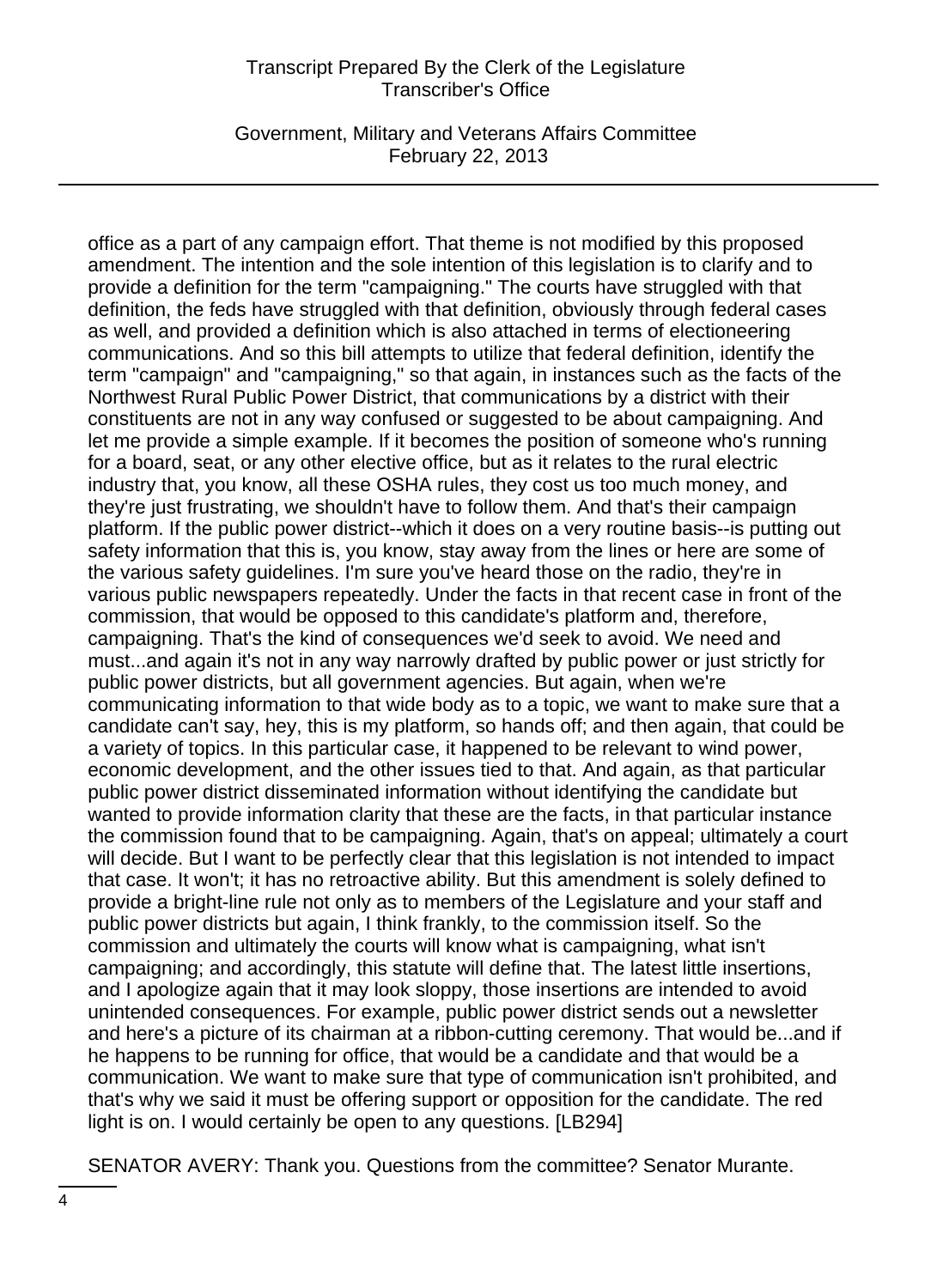Government, Military and Veterans Affairs Committee February 22, 2013

[LB294]

SENATOR MURANTE: So what activity in your...regardless of where we land on the language, what activity do you want...what sorts of activities do you want public employees to be able to participate in and what do you want them to be prohibited from doing? [LB294]

DAVID JARECKE: Ultimately, what Chapter 49 addresses, Senator, is the expenditure of public funds. So, of course, that public employee can privately do whatever they wish. But if they're going to utilize public funds to support or oppose any candidate or any ballot issue, the bright-line rule is, they may not. [LB294]

SENATOR MURANTE: Okay. [LB294]

DAVID JARECKE: What this statute clarifies is if that public employee is communicating or addressing a topic--and let's use wind energy as the topic--and providing factual information as to wind energy, again whatever side of the issue you might be on there, that because that's a candidate's platform, that communication is not campaigning. Again, it can't oppose or support the candidate, but I want to make sure he can disseminate information. [LB294]

SENATOR MURANTE: With public dollars? [LB294]

DAVID JARECKE: With public dollars. [LB294]

SENATOR MURANTE: Okay. [LB294]

DAVID JARECKE: Again, and I'm going to provide one other example, if I may. The gun topic is going to an issue before the schools. There will be candidates on either side of that issue. If a superintendent put out information these are the...if we wanted to have secure entrances at every entrance to the school or armed guards, this is what it would cost. Just information, not support or opposition. I could see the candidate saying you did that to oppose my candidacy. [LB294]

SENATOR MURANTE: And is it your intention to allow the superintendent to be able to list those facts? [LB294]

DAVID JARECKE: Yes, that's exactly what this definition is intended to accomplish. [LB294]

SENATOR PRICE: Thank you, Senator Murante. Are there any other questions from the committee? Seeing none, thank you for your testimony, sir. [LB294]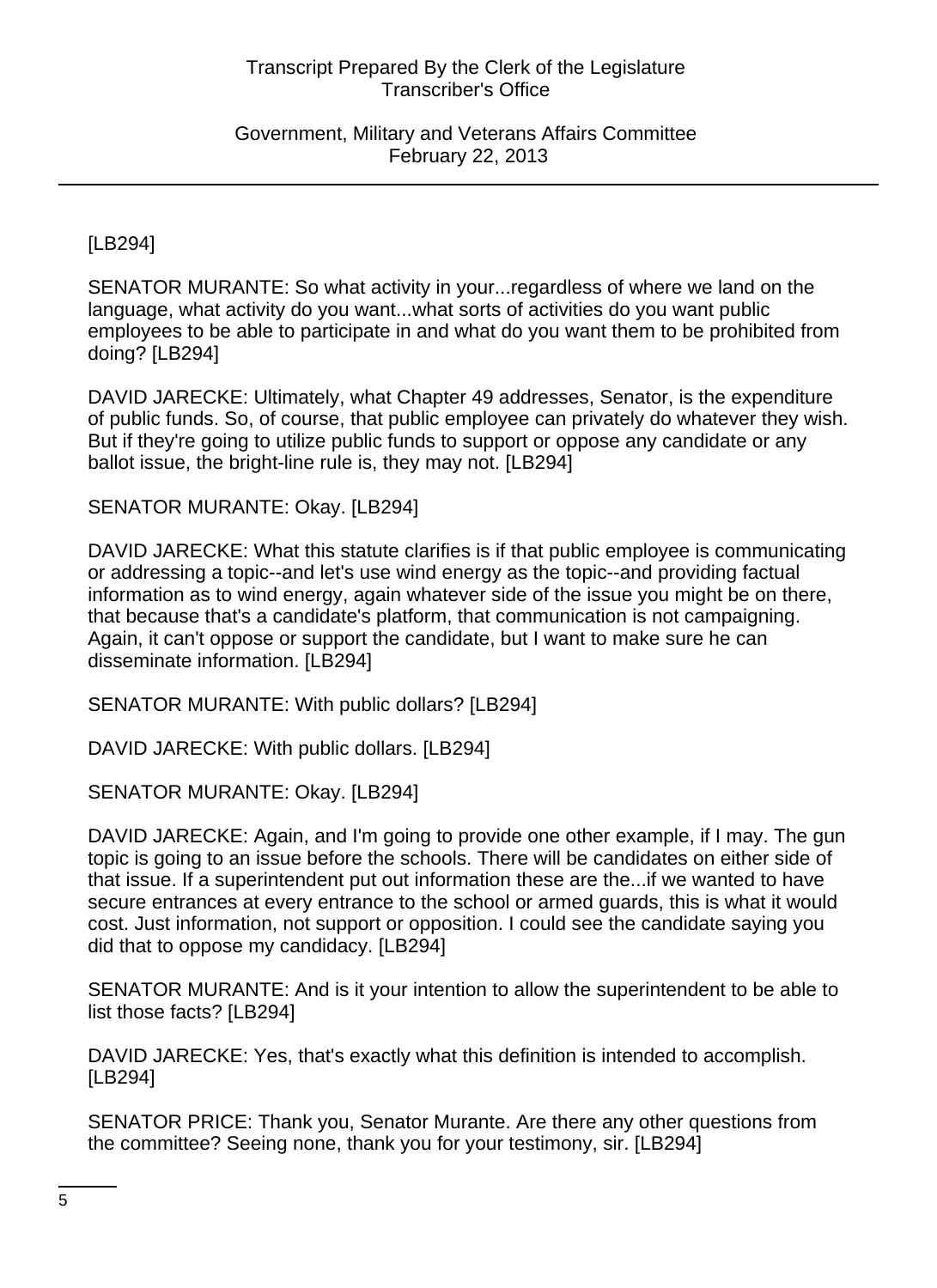Government, Military and Veterans Affairs Committee February 22, 2013

# DAVID JARECKE: Thank you, Senator. [LB294]

SENATOR PRICE: We will move on with proponent testimony, please. Good afternoon. [LB294]

TIM TEXEL: Hello. Mr. Vice Chairman, members of the committee, my name is Tim Texel, first name is T-i-m, last name is T-e-x-e-l, and I am the executive director and general counsel for the Nebraska Power Review Board. I need to clarify first that I'm here in my own personal capacity. I am not representing the board or any board member's position on this. The board, as an agency, is officially neutral so I'm here on my own personal views on this topic as a public official. I am familiar with the basic background facts that led...my understanding has led to the introduction of LB294, and I've read the decision that the Accountability and Disclosure Commission had. And that decision...the background facts and the appeal are obviously not what I'm here to talk about at all. But the impact of the commission's decision in this instance on case 10-15, 10-16. I wanted to testify about my concerns regarding the impact I believe the decision might possibly have if not addressed through LB294 or some other means. I have no doubt the commission's decision was based on the particular facts in that instance, and I strongly suspect it involved some personality conflicts on other issues. But I think it has broader impacts on people like me. And its decision was explained already about what happened in that case. In that instance, I believe the district's employees purchased radio ads, so it was very clear that public resources were being expended, and as I said, the background facts aren't what I'm here to talk about. I believe that the commission's decision could have a chilling effect on public statements made by any public official aware of that ruling. I'm concerned the commission's decision could be read as standing for the proposition that any public official that makes a statement that contradicts a statement made by a candidate for any public office is, therefore, engaged in campaigning and thereby subjects themselves to civil penalties. That concerns me as a public official. In this particular situation if I made a statement about wind power or about electric rates in my official capacity and I was at a conference or seminar and I was on state time and I had reimbursement for the mileage, am I there for campaigning if I make a statement that contradicts, knowingly or unknowingly, what somebody said as a candidate for office on wind power or electric rates. And I don't want to be in that situation. I certainly don't want to and shouldn't be advocating for or against any particular candidate, any office, any ballot issue. I would never do that and use public resources, but I'm worried the breadth of this decision, as I read it, could catch somebody like me or a board member in that, inadvertently, by making a contradictory statement. And that is the concern that I have. And I'm concerned that out of prudence then, me or my board members or people in my position might want to not make statements. At this point I'm not sure when in the year wouldn't have a candidate announced for some office out there, so I don't know if there's any season that I would have to be careful of. I think, in general, I'd have to be careful of statements made all year, and that's one of my concerns about this. As I said, I would like to clarify that I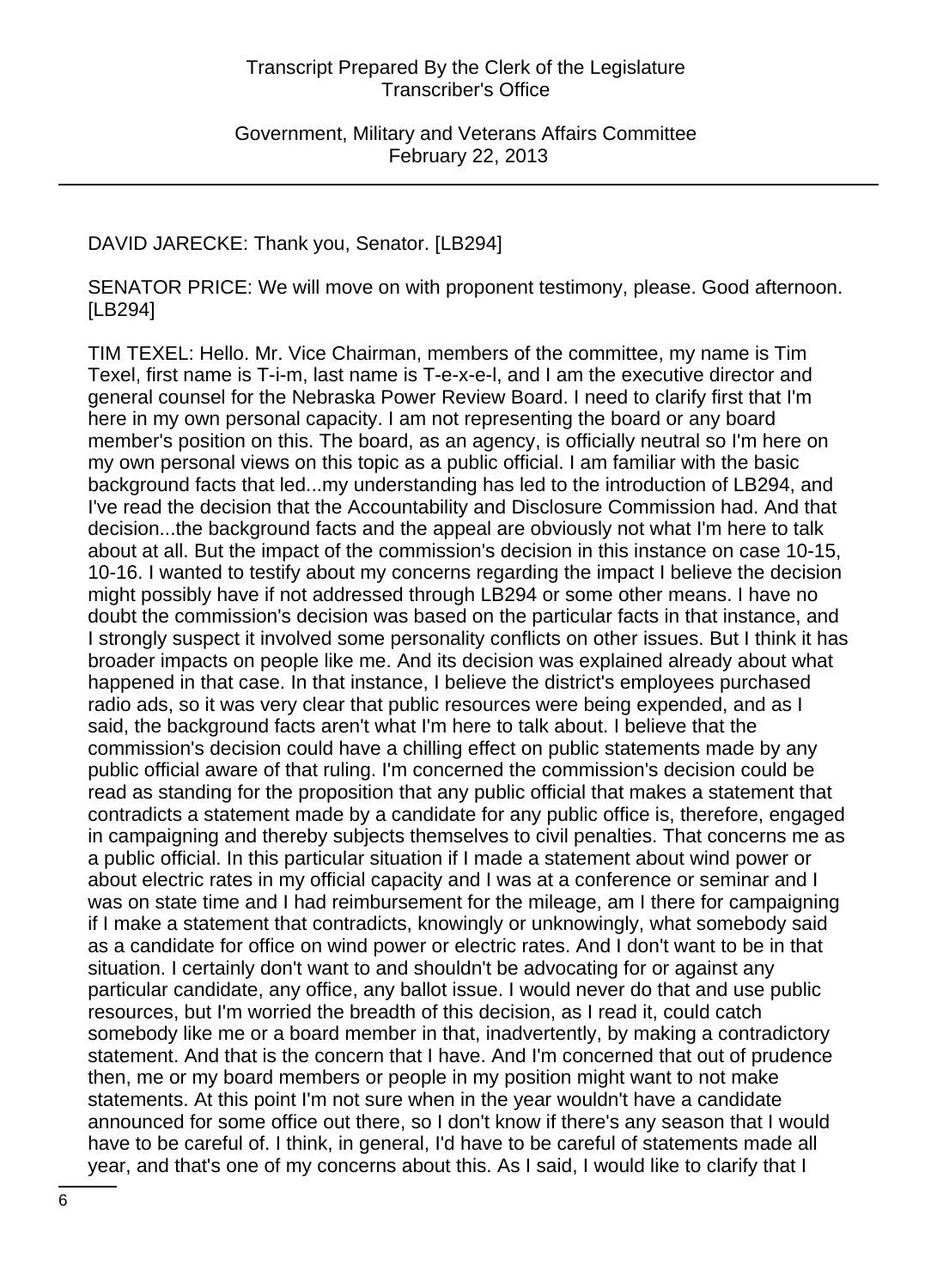Government, Military and Veterans Affairs Committee February 22, 2013

absolutely agree that public officials should not be expending public funds, public resources, or advocate for or against any particular candidate. As I said, I'm worried more about the inadvertent effect of catching somebody who makes a statement that either knowingly or unknowingly contradicts what a candidate for some office says. And for an official like me that has statewide jurisdiction, that's a concern because there's a lot of candidates for a lot of public offices out there that make a lot of statements. And wind power and electric rates are some of them that I could be involved in, in that specific example. I think this was mentioned--it's a moving target. I have not seen what was brought up today, as Senator Seiler mentioned. I think the AM313 addresses my concerns. I'd have to see what the changes were today to know about them, but I mostly wanted my testimony to convey I think it's legitimate concerns based on the Accountability and Disclosure Commission's decisions that this does have an impact potentially on public officials like me. And that would conclude my testimony. Thank you. [LB294]

SENATOR PRICE: Thank you, Mr. Texel. Are there any questions from the committee? Seeing none, thank you for your testimony today. [LB294]

TIM TEXEL: Thank you. [LB294]

SENATOR PRICE: We will move on to the next proponent, please. Welcome. [LB294]

ELAINE MENZEL: Thank you. Vice Chair Price and members of the Government and Military Veterans...the committee. I apologize...one of the longer names of the committees. I don't intend to take the full five minutes that I'm allotted, but I just essentially state that my name is Elaine Menzel, it's M-e-n-z-e-l. I'm here on behalf of the Nebraska Association of County Officials, and I just want to record our support in favor of LB294. I have seen the referenced AM313; we don't have concerns at this point on that one. I've not seen the subsequent provisions but I'm certainly willing to work with...we had been strongly involved in the past on the public resources language and would continue to hold an interest in this, so any questions? I would be glad to try to answer them. [LB294]

SENATOR PRICE: Thank you, ma'am. Are there any questions? Seeing none, I'm going to turn the committee back over to Chairman Avery for further proponent testimony. [LB294]

SENATOR AVERY: Thank you. Additional proponent testimony? We're still on LB294. Okay. We'll move to opponent testimony. Welcome, sir. [LB294]

FRANK DALEY: Thank you very much, Chairman Avery and members of the Government, Military and Veterans Affairs Committee. My name is Frank Daley, D-a-l-e-y, I serve as the executive director of the Nebraska Accountability and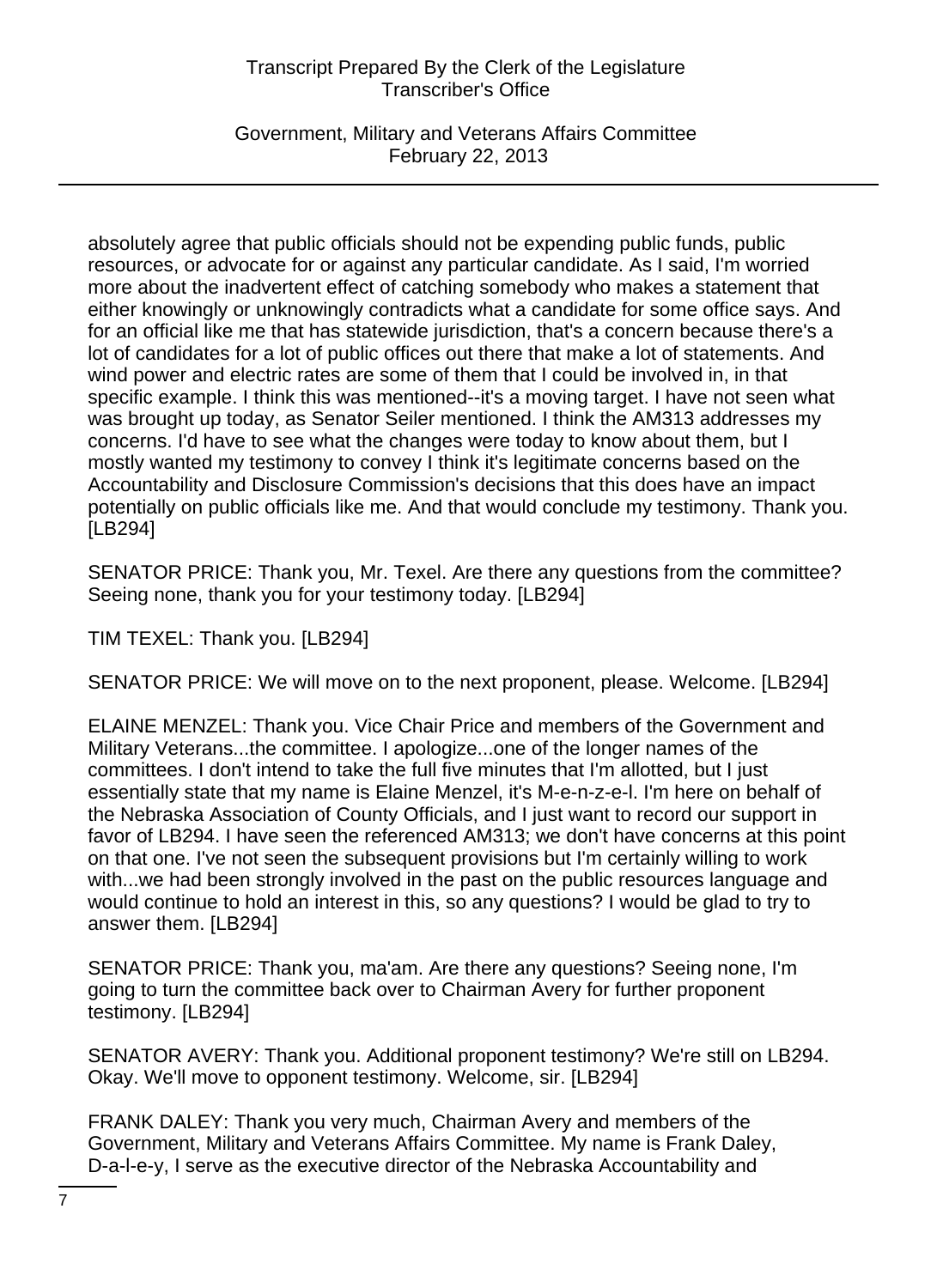Government, Military and Veterans Affairs Committee February 22, 2013

Disclosure Commission, and I'm here today to express the commission's opposition to LB294. And, by the way, I have seen AM313 and so I'm aware of that and I'm including that in my testimony as well. In my view, the bill and the amendment that come before you are introduced with the best of motives, the highest of motives. Current law prohibits public officials and public employees from using public resources, funds, or personnel for the purpose of supporting or opposing the nomination or election of candidates or the qualification or passage of ballot questions. I think the intent of this bill and the amendment is to ensure that public officials and public employees know what sort of conduct would be prohibited by this provision of law. The approach that AM313 takes is that it attempts to define campaigning. And so if your conduct falls within the definition of campaigning, it's prohibited by the statute. And if it falls outside of the definition of campaigning, it's not. The basic problem is that human ingenuity is such that the way people campaign changes on a regular basis. If you...as soon as you form a definition of campaigning, there's going to be certain types of activity which fall outside of that definition which we would all understand as campaigning. The other problem is that it could include activity which we would not normally think of as campaigning into the definition, and I'll give you two examples. One is, I think, is likely addressed by the latest proposal which is not currently part of AM313. And that is, AM313 says that you can't in printed material or broadcast or things like that use public resources that make a reference to a ballot question. Yet, on the other hand, a school district might very well send out a regular newsletter and in one edition it would say, "Reminder to patrons, the school bond issue is up for election on such and such a date. Express your opinion on this issue by voting." I don't think most of us would consider that to be campaigning for or against a ballot question; it's just a notification of the ballot question is before the voters. But under AM313, that would be considered campaigning; it fits the definition. The other factor is, sometimes the purpose of the actor matters. Let me give you an example there. If I'm a deputy sheriff and it's an election year and the sheriff has said in his next term he's going to appoint me the chief deputy, and I'm on duty in uniform and driving my patrol car and I see the sign, the campaign sign for my boss's opponent, if I get out of the car, pull the sign out of the ground, and throw that in the trunk of the patrol car, some of us may consider that to be opposing the nomination or election of a candidate because we're trying to help our boss get elected and oppose the opponent in getting elected. Under AM313, that's not campaigning, but we would all see that as a misuse of public resources in that, in uniform, in a patrol car, on duty, I'm doing something that's campaign related. But what if the reason I'm pulling out the sign is not to oppose the election of my boss's opponent? What if I'm just pulling out the sign because it's on the state right-of-way and, therefore, it's illegally placed? So the point is, sometimes the purpose for which you do things makes it campaigning or not campaigning. Let me say that the amendments help. I think that we've been moving closer and closer to something that's workable. However, at the current stage, based upon what's before you, the commission is still opposing LB294. Finally, I do want to thank Senator Seiler and his staff for their courtesy during this process. They've been very good about talking with me. I want to thank Dave Jarecke for also chatting with me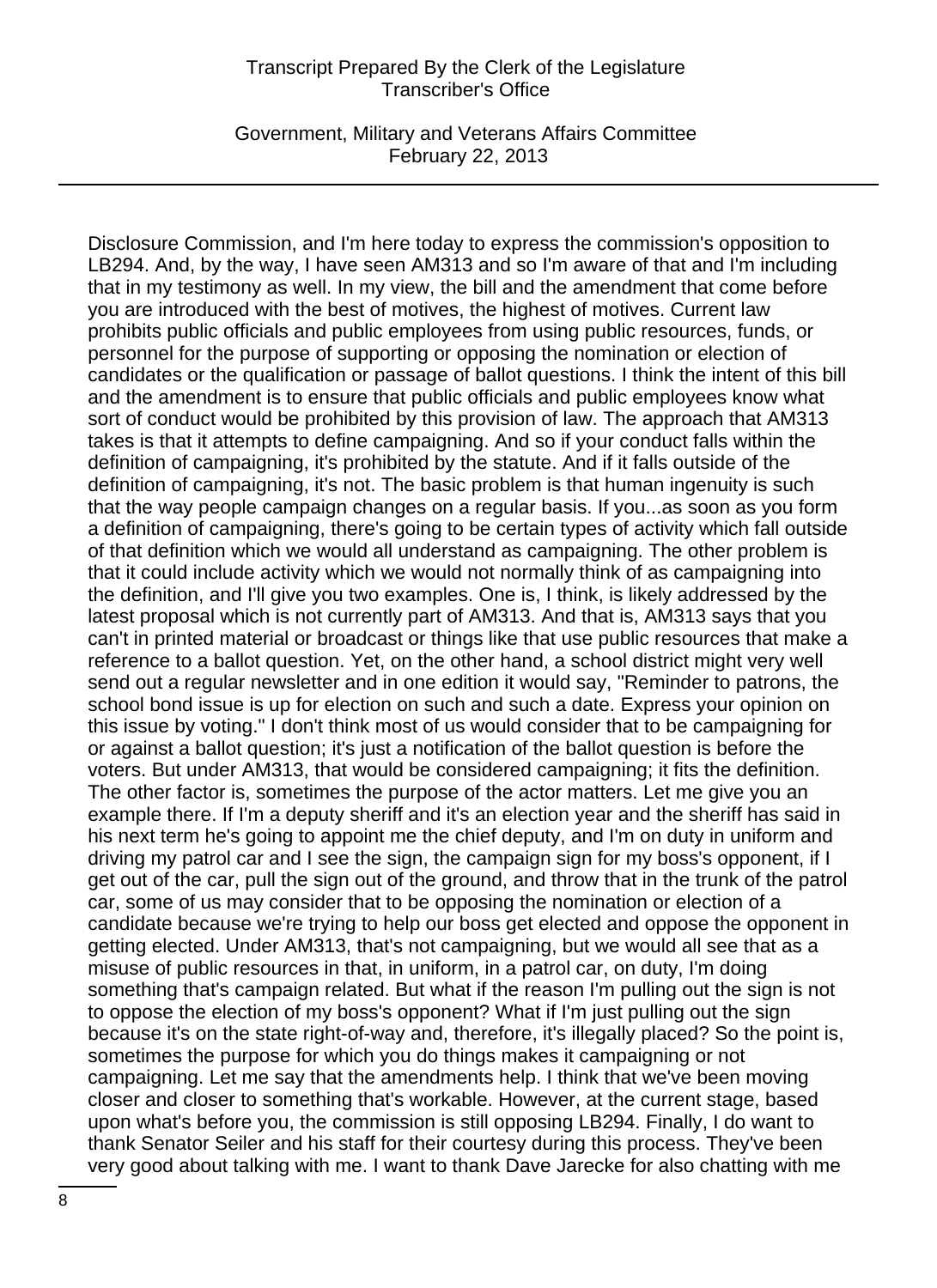Government, Military and Veterans Affairs Committee February 22, 2013

and listening to the concerns of the commission and so forth. And I appreciate the opportunity to appear before you today. [LB294]

SENATOR AVERY: Thank you, Mr. Daley. Questions from the committee? You helped us--I forget what year it was--a couple of years ago, correct the bill on use of public resources by public officials, and you remember the arduous task that was. [LB294]

FRANK DALEY: I do remember. [LB294]

SENATOR AVERY: I mean, we went for many, many months talking to many, many different people. Do you see this proposed legislation in any way undermining the law that now exists on the books? [LB294]

FRANK DALEY: In its current form and with the specific amendment, yes, because again I think that, number one, under the amendment that's before you--AM313--it would prohibit some things which I think folks would not consider campaigning and don't support or oppose a ballot question. There can be some tweaks to that, that could help, but I think that's probably the latest version that you have before you. The other problem is that it deals strictly with communications and the definition of campaigning, and there might be some other types of actions, such as our county sheriff situation, which would not be included but which we would see as campaign activity. So it could. But I don't think that's the intent. I think that the intent is a very laudable intent. [LB294]

SENATOR AVERY: Well, let me ask you a related question. If we were to work with Senator Seiler on meeting some of the issues you've raised, would it still be a bill that would compete with and perhaps undermine portions of existing law? [LB294]

FRANK DALEY: I think there's some possibilities for accomplishing things here. [LB294]

SENATOR AVERY: Sounds like a lawyer. [LB294]

FRANK DALEY: Thanks. [LB294]

SENATOR AVERY: No questions from the committee? All right. Thank you, Mr. Daley. [LB294]

FRANK DALEY: Thank you very much. [LB294]

SENATOR AVERY: Any other opponent testimony? We're on LB294. All right, any neutral testimony? Senator Seiler do you wish to close? [LB294]

SENATOR SEILER: Thank you, Mr. Chairman, members of the committee. I will assure you, we will be working with Frank to get this bill in as good a shape as we possibly can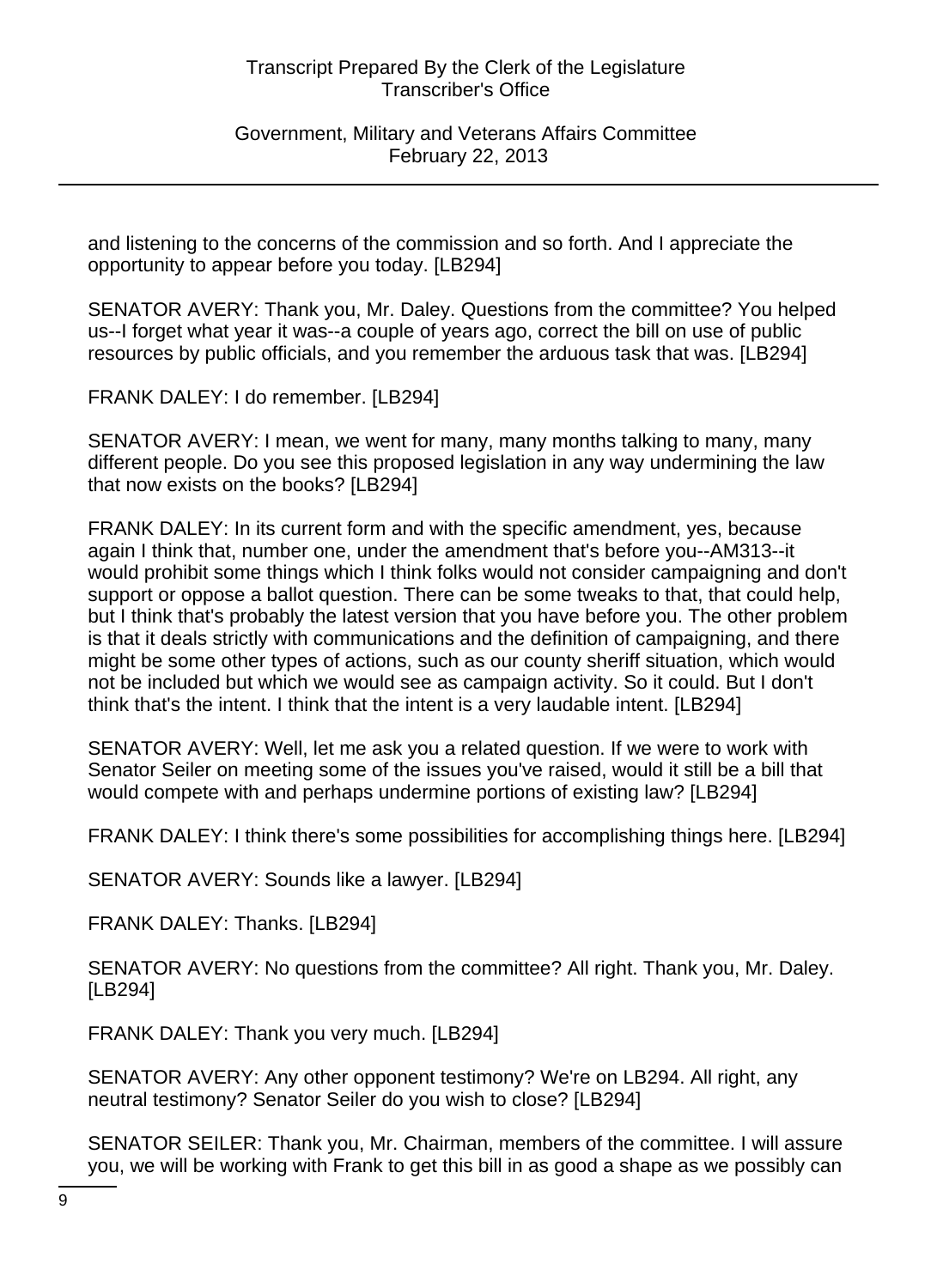Government, Military and Veterans Affairs Committee February 22, 2013

to compromise that. I was a little concerned there that he has some inside information when he was talking about people picking up signs, because one morning I went to Silver Lake to teach government and saw all my signs along Highway 6, and three hours later I came back by there and there wasn't a single sign there. And you could see the tire tracks that somebody had driven a pickup right down along there and picked every one of them up. I thought he was going to tell me who it was. Thank you very much. And again, if you have any questions I'll be...and if something comes up and you want to give me a call, give me a call. But we will be working with the commission and getting this language straight. [LB294]

SENATOR AVERY: All right. Thank you. [LB294]

SENATOR SEILER: Thank you. [LB294]

SENATOR AVERY: Thank you. That ends the hearing on LB294. We'll now move to the next item on the agenda, LB364, which is mine. [LB364]

SENATOR PRICE: Senator Avery. [LB364]

SENATOR AVERY: Thank you, Senator Price. Pardon me for having all this paper with me, but I left an Executive Session and didn't have time to sort it out. Okay. My name is Bill Avery, B-i-l-l A-v-e-r-y, I represent District 28 here in Lincoln. I am bringing to you a bill that was requested of me by the city of Lincoln. It allows a government body to prohibit contracts over a specific dollar amount in which a public official or a public employee of such body may have an interest. Currently, public officials and employees may enter into contracts with their governing body if the contract is valued at less than \$2,000. If the contract is awarded through an open and public process, a public employee or official may have a contract valued over \$2,000. This bill would allow a governing body to set a stricter standard for the body's employees or officials when entering into contracts with the body. The Nebraska Political Accountability and Disclosure Act treats contracts with elected officials differently than contracts with public employees or officials. Under the current laws in the state of Nebraska, a governing body is allowed to prohibit contracts over a specific dollar amount when an elected official of the governing body may have an interest. This bill adds similar language when dealing with public employees and officials. That is, the governing body can determine the dollar amount it thinks is appropriate for contracts between its officials, its employees, and the governing body. It makes sense, I think, to allow local political subdivisions to be able to decide how they want to handle contracts not only their elected officials but also their public employees. And that's what this would do and I'd be happy to answer any questions. [LB364]

SENATOR PRICE: Thank you, Senator Avery. Are there any questions from the committee? I would ask one question, Senator Avery, in that when talking and thinking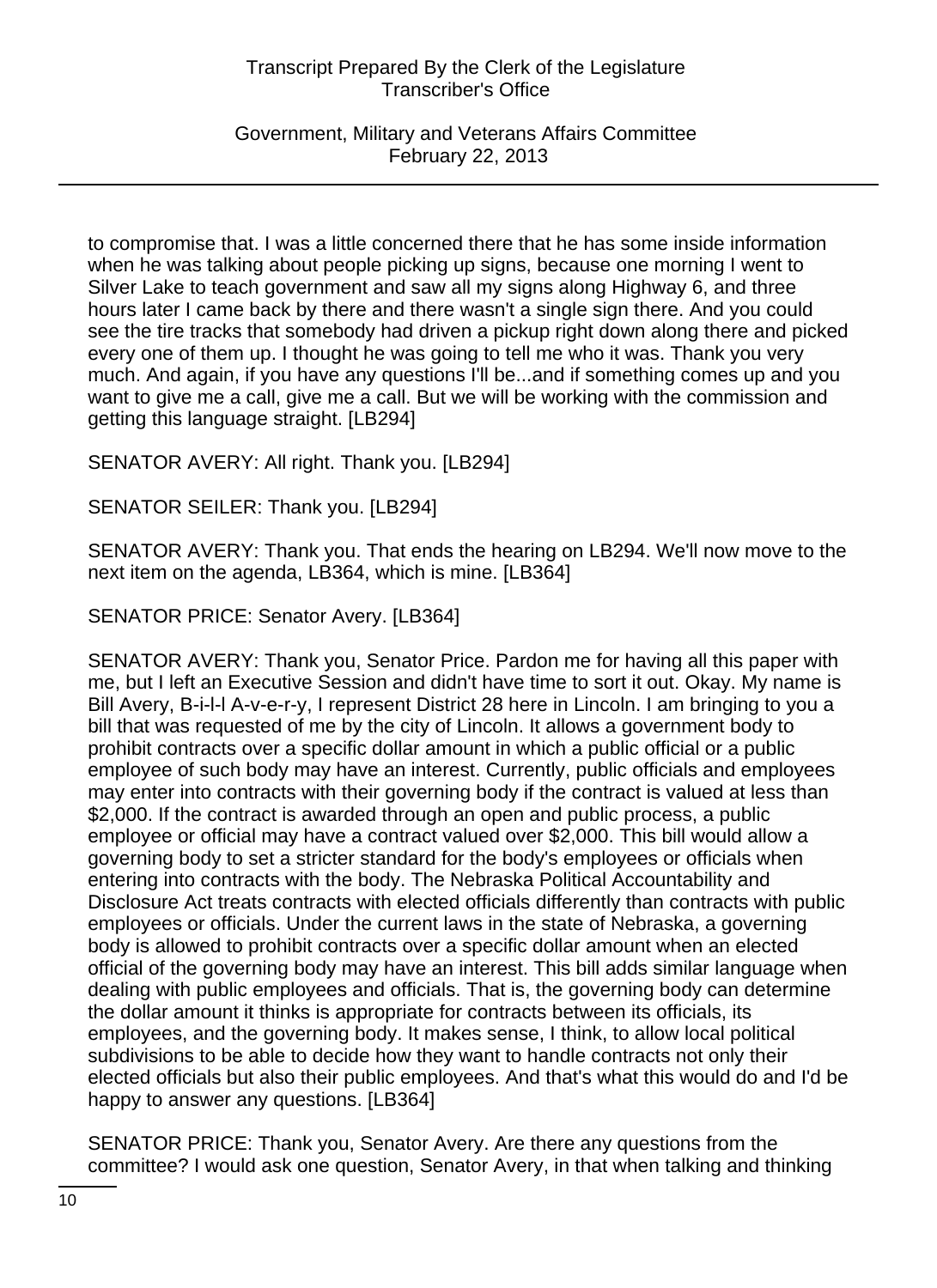Government, Military and Veterans Affairs Committee February 22, 2013

about public purpose, if we set...if a political subdivision sets a threshold and the best value happens to belong...the best-value bid belongs to someone and it exceeds that, is the public being served? I mean, if I have to choose a substandard or one that is less than optimal because I've isolated that individual's business? [LB364]

SENATOR AVERY: And that's a question that comes up often, and a related question is, well, is this really discriminatory against private enterprise, private business? The public interest, in my opinion, is better served by making sure that there is not even the appearance of a conflict of interest. Where, for example, let's say you have a person sitting on the county commission but one who also has a construction firm. Maybe that construction firm submits the lowest bid and the law would allow that contract to be let with that person, but if the...if you have...if that were allowed, then there could come time when perhaps there was nonperformance on that contract, you've got a person sitting on the county commission that has the authority and certainly has the ability to persuade people on the commission in a way that might go against the public interest in order to promote the private interests of that individual sitting on that county commission. That's the kind of thing that is possible. And I'm not saying it would happen in Lincoln or anywhere else, but it can. You want to avoid situations where that might develop, and you want to avoid the appearance of favoritism, say, to a public official who might also have a financial interest in the business of political entity. [LB364]

SENATOR PRICE: Okay, thank you very much for clarifying, Senator Avery. Senator Wallman. [LB364]

SENATOR WALLMAN: Thank you, Vice Chairman. Senator Avery, what brought this figure \$2,000? [LB364]

SENATOR AVERY: That's already in current law, \$2,000, and we didn't see any need to change that but thought that it would be appropriate to allow public entities to include public employees under this law. [LB364]

SENATOR WALLMAN: Thank you. [LB364]

SENATOR AVERY: And they're not now covered. [LB364]

SENATOR PRICE: Thank you, Senator Wallman. Any other questions? Seeing none, we will move to the proponent testimony. [LB364]

SENATOR AVERY: Do you mind if I leave this here since I'm going to use that in my next testimony? [LB364]

SENATOR PRICE: I do not mind at all. Would you mind to push it up to the side? Welcome, sir. [LB364]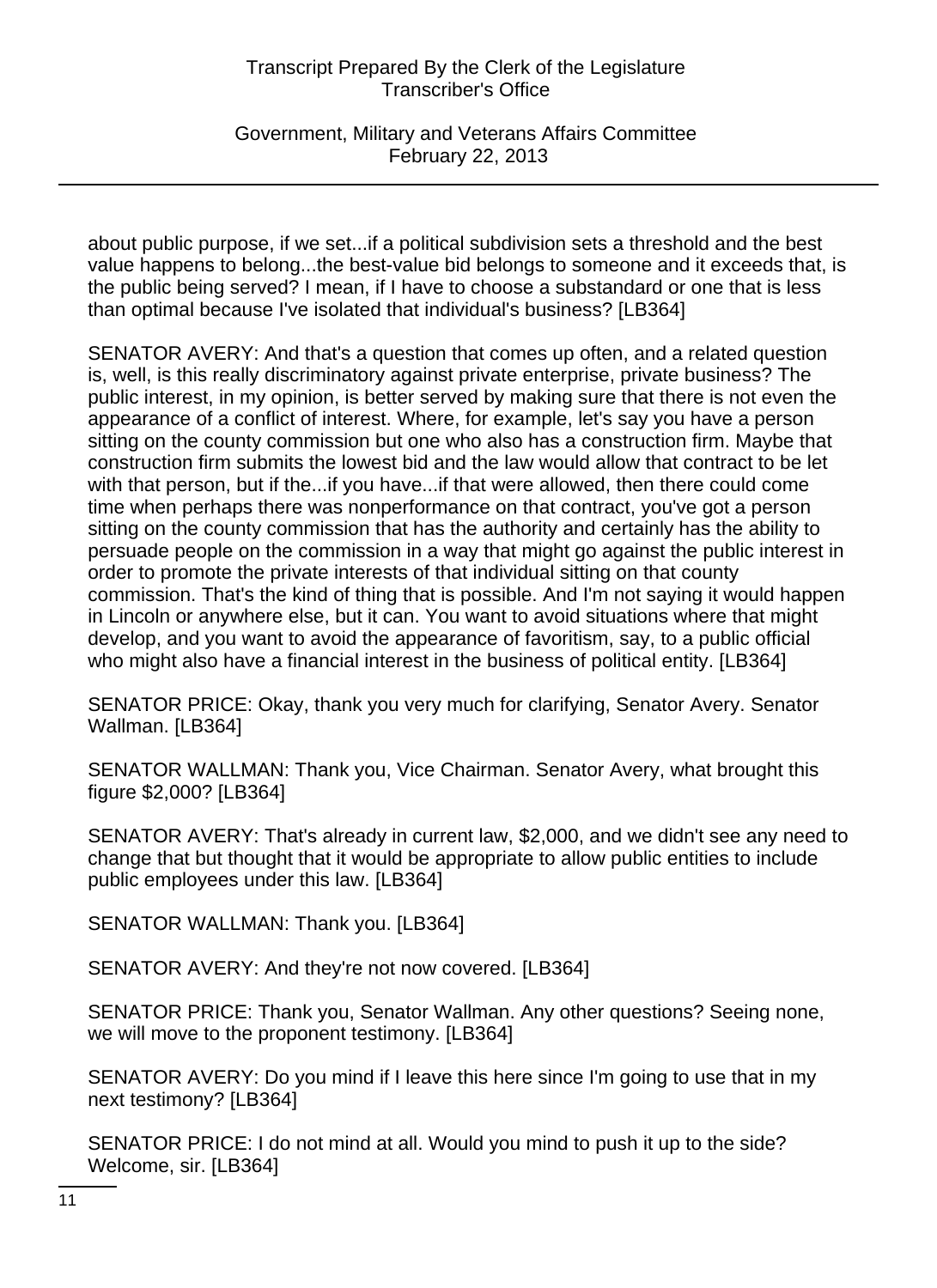Government, Military and Veterans Affairs Committee February 22, 2013

JEFF KIRKPATRICK: Thank you, Chairman Price. Members of the committee, my name is Jeff Kirkpatrick, J-e-f-f K-i-r-k-p-a-t-r-i-c-k. I am an assistant city attorney for the city of Lincoln as well as being a registered lobbyist for the city of Lincoln. I'd like to begin by thanking Senator Avery for bringing this bill on behalf of the city of Lincoln. What prompted this particular piece of legislation...and it is timely because on Monday the Lincoln City Council will be considering putting before the people of Lincoln a change in our city charter that would allow the city council to place a limitation on both elected officials and also employees as to whether they can contract with the city of Lincoln or not and possibly put prohibitions on that. As we were preparing for that proposed charter amendment, our reading of the state law was that we could limit elected officials as far as a conflict of interest. However, as we looked at the state law as it had to do with employees, the Accountability and Disclosure Act lays out guidelines and says any employee can accept a contract or bid for a contract of less than \$2,000 and for contracts above \$2,000. As long as it's an open and public process, those city employees can do so. And our reading of that state law is we can make city ordinances in areas that are not covered by state law. But in areas that are covered by state law, for example this had to do with city employees, we could not raise that standard higher even if we wanted to. So we asked Senator Avery to bring this piece of legislation forward to allow the city of Lincoln and other municipalities, if they chose to, to have a higher standard as far as this conflict of interest, only as it applies to employees. Because there's a different provision as to elected officials, we would have that freedom to have a higher standard for elected officials. And I want to be clear that we don't have a current controversy with any of our employees and we haven't in the recent past. And it would be in the interest of certainly Mayor Beutler not to apply this necessarily to all employees, but specifically he wanted to look at directors. And the reason why he wanted to look at conflict of interest for directors is because of the influence and authority they have within city government. And so you might have a fire chief or the director of public works who's someone with authority over a lot of employees that could have a side business get a bid with the city and then because of their position it would be perceived that that contract was not being enforced the same way it would be with another bidder. And because of that position of authority, Mayor Beutler felt like we should have guidelines that would say because of your authority, because of your position of influence, you should not have the ability to contract with the city of Lincoln. That's his goal, and as we looked at the state statutes, we realized we could not, in our mind, achieve that goal without a change in the state statutes. And so with that, I would take any questions. [LB364]

SENATOR PRICE: Well, thank you very much. Are there any questions from the committee? Well, I would ask a question, sir. In looking at it, would this essentially bar that same business entity from doing business with other political subdivisions, or only the one in which they serve as a director? [LB364]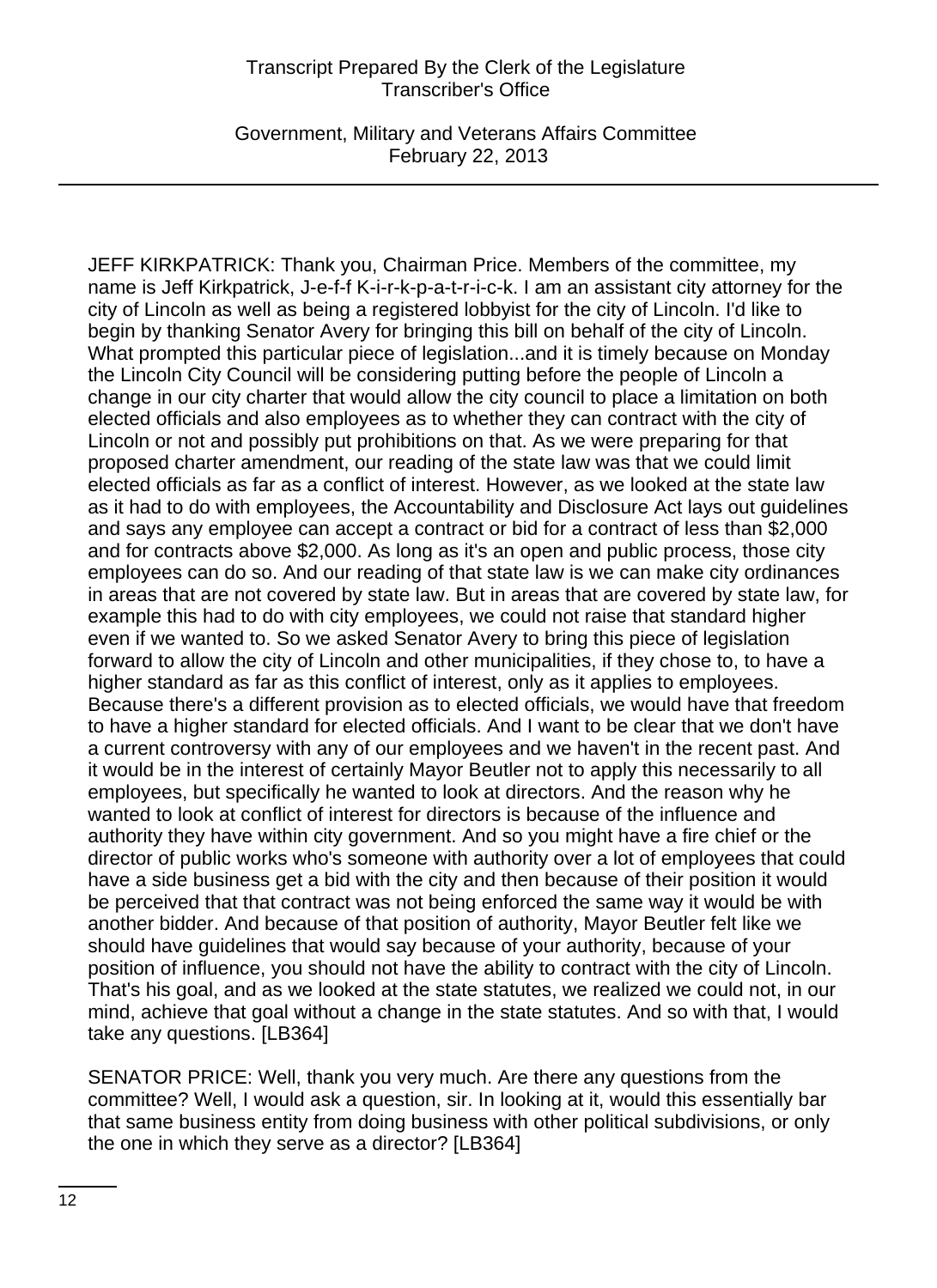Government, Military and Veterans Affairs Committee February 22, 2013

JEFF KIRKPATRICK: Only the one that they served as a director or as an employee. So if you had a director that had a side business and had written some software, for example, and worked for the city of Lincoln, they could sell it to the city of Omaha, and that would not be a conflict at all because they have no influence over the city government in Omaha. And likewise, we understand that it's not a one size fits all situation. We feel that the city of Lincoln is large enough that we could say we don't want a conflict of interest from our directors and that we would be in a position not to suffer. We have enough competition for city services that that wouldn't be a problem. But we also recognize that if you're in the village of Long Pine, for example, that the best electrician in the city of Long Pine might also work for the city and if they didn't feel like they needed to have that conflict of interest standard, that the state would not need to impose that on them, that they could make their own decision. Just like the city of Lincoln, we expect our voters to make that decision as to where that bar should be. [LB364]

SENATOR PRICE: Thank you very much. Seeing no further questions, thank you for your testimony today. [LB364]

JEFF KIRKPATRICK: Thank you, Chair. Thank you, committee. [LB364]

SENATOR PRICE: We will move to the next proponent testifier. Welcome, Mr. Gould. [LB364]

JACK GOULD: Thank you. Senator Price, members of the committee, my name is Jack Gould, that's J-a-c-k G-o-u-l-d, and I'm here representing Common Cause Nebraska. I think that the bill...there are three things that I think we would just want to emphasize, and one is the fact that the bill provides some level of uniformity across the state that's a standard. I think also the goal of this bill is to deal with the question of conflicts of interest, which is something that happens in small towns, big cities, everywhere, and it better defines what a conflict of interest is. And I think one of the best parts of the bill is that it has that level of flexibility in it so that the government entities can set the standard, whatever the contract amount that they choose to be the threshold, they can do that. And it doesn't mean that what fits Lincoln is going to have to fit Valparaiso. So I...with that, I think I can take any questions. [LB364]

SENATOR PRICE: Thank you very much, Mr. Gould. Are there any questions? Seeing none, thank you for your testimony. [LB364]

JACK GOULD: Thank you. [LB364]

SENATOR PRICE: Are there any further proponents? Good afternoon, Mr. Krumland. [LB364]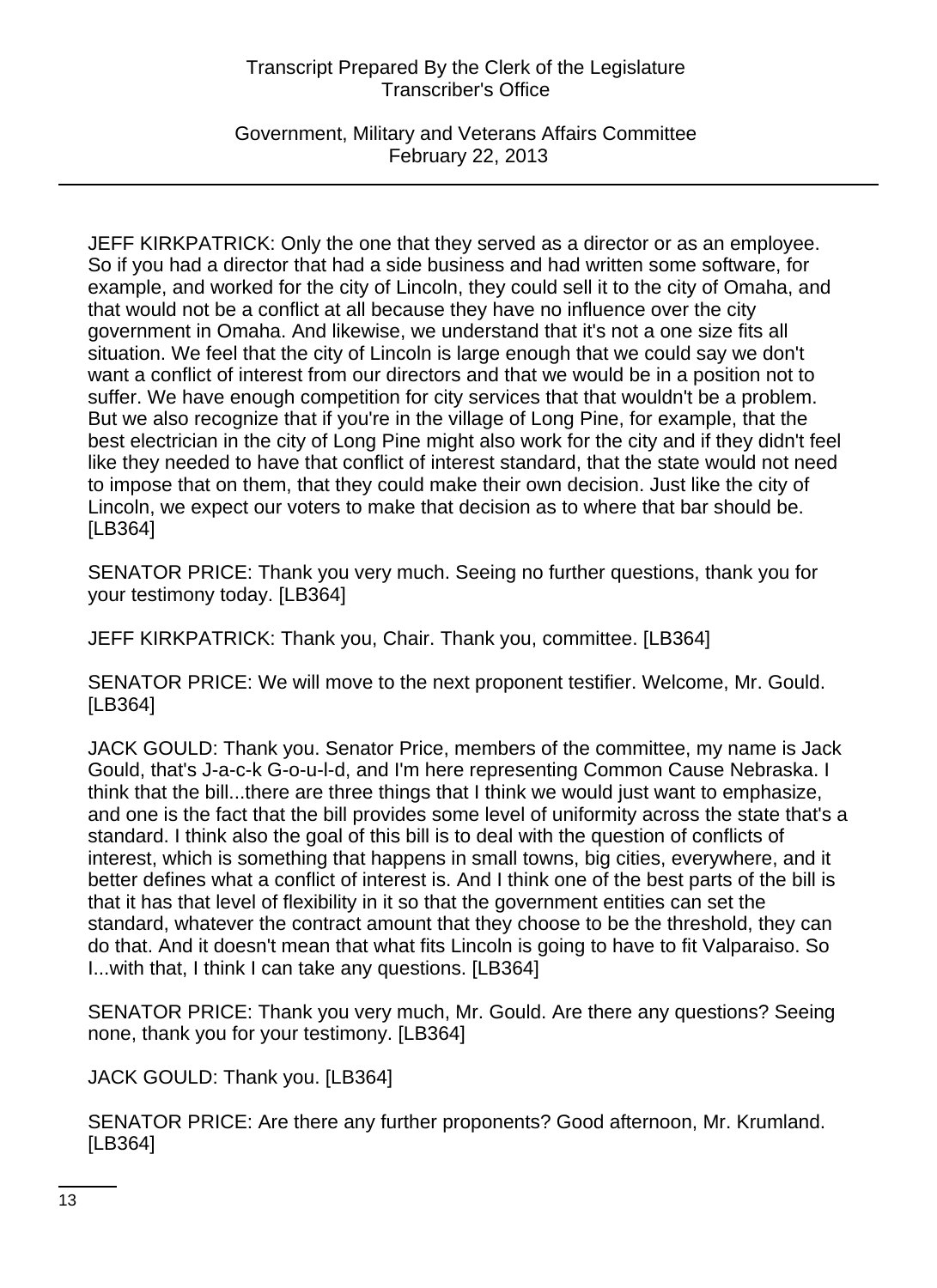Government, Military and Veterans Affairs Committee February 22, 2013

GARY KRUMLAND: Senator Price, members of the committee, my name is Gary Krumland, it's G-a-r-y K-r-u-m-l-a-n-d, representing the League of Nebraska Municipalities in support of the bill. As you've heard, this clarifies the law on conflict of interest and makes it very clear that the authority that local governments have, are ready to prohibit local elected officials from having contracts with the entity, also applies to public employees. We do think it's important that it's a local decision to do that. It makes it very clear that they can create a stricter standard than is in the law. And as has been mentioned, in these situations one size does not fit all, but it lets the local elected officials make that decision. So we do support the bill. [LB364]

SENATOR PRICE: Thank you very much. Any questions from the committee? Seeing none, thank you for your time. Any further proponents? Welcome back, Mr. Daley. [LB364]

FRANK DALEY: Thank you, Vice Chairman Price and members of the committee. My name is Frank Daley, D-a-l-e-y, serving as the executive director of the Nebraska Accountability and Disclosure Commission. The commission supports LB364. And maybe by way of explanation, currently there are two provisions in the Accountability and Disclosure Act which deal with an interest in a contract. One I call the specific statute because it deals with specific elected officials of political subdivisions; it lists the categories of people that are covered. The other one I call the general provision, and it applies to all other public officials and public employees. The specific provision essentially says that these folks that are covered can't have an interest in a contract with a governing body unless they jump through certain hoops. And those hoops are: must be an open and public process, there must be disclosure of their interest, they can't vote on the matter of granting the contract, they can't vote on the matter of making any payment under the contract. Within the statutes, there is a corresponding provision that says anyone subject to the specific statute, the governing body has the authority to regulate whether or not they even may have an interest. So in other words, the governing body can say those folks in the specific statute, you can't have an interest of more than \$1,000 or you can't have an interest in a contract of more than \$100 or, presumably, you can't have an interest in a contract of more than \$0, meaning no interest. So that's pretty well regulated. What I see LB364 doing is that it makes a provision which is almost precisely the same which is applicable to other categories of public officials in the general statute. So it's clarifying in a sense and it matches pretty much what's in Section 49-14,103.05, which applies to the specific folks. So that's kind of what the provision does. Senator Price, you asked the question about the public interest and how that works if the best bid or the lowest bid is from the public official or public employee. And let me just express the thought that probably the public interest is best served if the transaction is truly an arm's length transaction. That is, the government folks are truly watching out for government and the person who is contracting with government is completely looking out for his own business, and so there's not a mix of interests in there, because I think that leads maybe to a better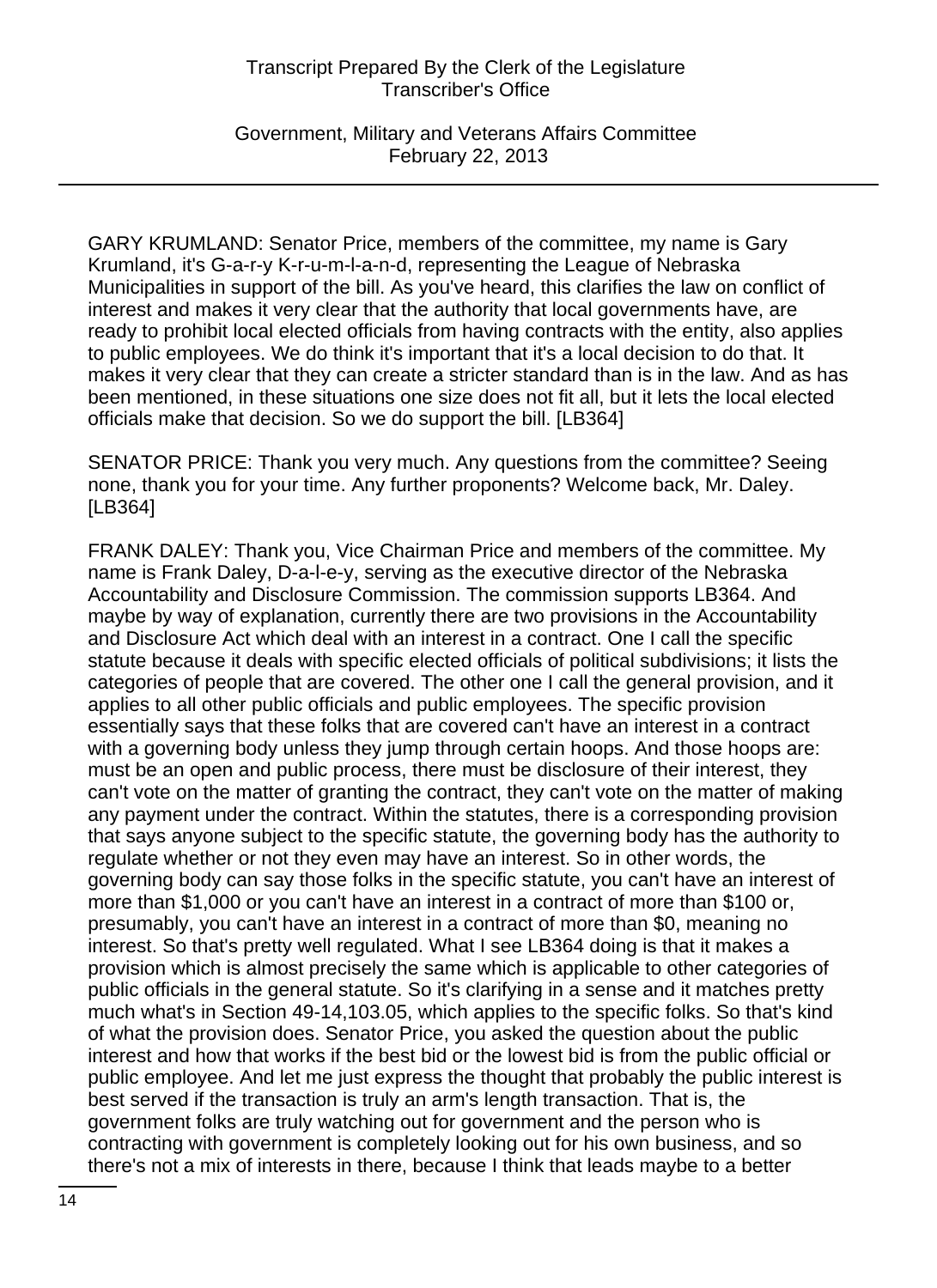Government, Military and Veterans Affairs Committee February 22, 2013

result. In many states, there's an absolute prohibition against a public official or public employee having an interest in a contract with the governing body that they serve. However, in Nebraska where so much of the state is rural, the sources of goods and services are often kind of limited, and there's a desire to keep the money at home. And so that's why there's some exceptions built in that public officials can have an interest in a contract because, again, the electrician in Long Pine example is pretty good. Maybe the only source of goods or services that's local, it happens to be that someone serves on the city council or the village board or the school board. And if we don't buy from that person, we go 100 miles to the next source of those goods or services. So Nebraska law generally takes the philosophy that you can have an interest as long as you jump through certain hoops that tend to put the matter on top of the table, and very public, and build in some safeguards. Thanks for the opportunity to testify today. [LB364]

SENATOR PRICE: Thank you, Mr. Daley. Are there any questions from the committee? Seeing none, thank you for your testimony. [LB364]

FRANK DALEY: Thank you very much. [LB364]

SENATOR PRICE: (Exhibit 1) Are there any further proponents for the bill? Seeing none, I'd like to read into the record a letter from the League of Women Voters of Lincoln/Lancaster County that is in support of LB364. And with that, we'll now move to opposition. Is there any opposition to the bill? Seeing none, would anybody like to testify in a neutral capacity for the bill? Seeing none, Senator Avery waives closing on the bill. And we will move...that will close the hearing on LB364. We will now move to LB448, Senator Avery. [LB364]

SENATOR AVERY: Thank you, Mr. Vice Chair. For the record, my name is Bill Avery, B-i-l-l A-v-e-r-y; I represent District 28 here in south-central Lincoln. I am bringing to you LB448. I know you've all been waiting for this one. This bill is designed to address a long-existing practice of lobbyist fund-raising for senators and legislative candidates when the Legislature is in session, when the Legislature is, in fact, conducting business on issues that directly affect the very same people who are writing the checks. There's a very close connection there. Last year, at least two dozen fund-raisers were hosted during the session in lobbyist-only breakfasts and lunches where thousands of dollars were collected. This activity occurred at the time when we were doing business on matters that mattered to those contributors. This activity, I think, presents an image that is corrosive to the Legislature, that it undermines public trust and confidence in what we do and how we do it. Let me be clear, I am not accusing anyone of corruption or illegal activity. Wrongdoing is not really the issue. The essential issue is that this practice creates the public impression that we are too cozy with lobbyists, that we serve them and their clients' interests instead of the public interest. This bill, by the way, does not prohibit contributions from lobbyists and principals when the Legislature is not in session. Also, it does not apply to a gift if it is not reportable as a contribution as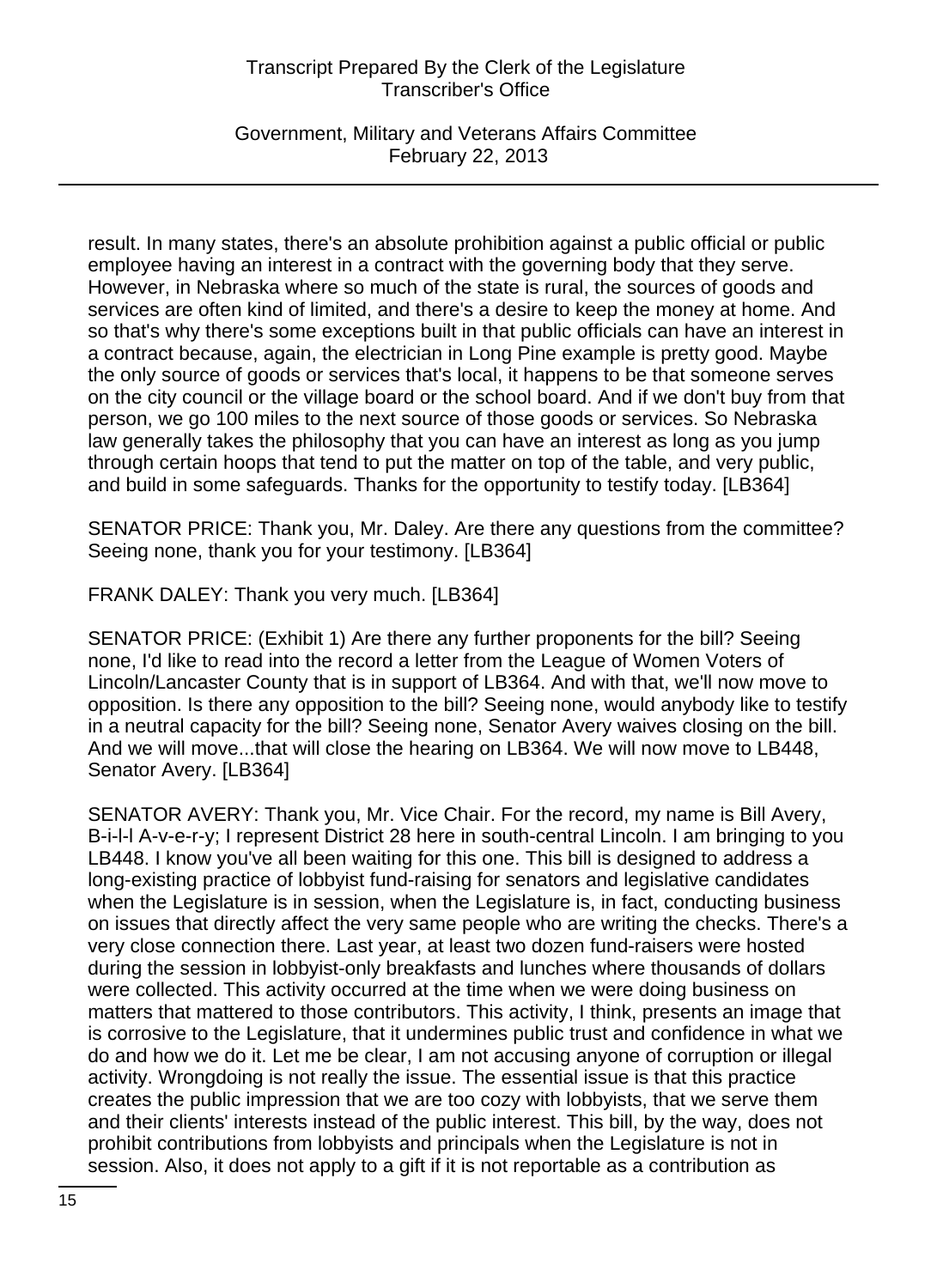Government, Military and Veterans Affairs Committee February 22, 2013

provided in current law. This means that things like food and beverages for immediate consumption and transportation within the state are not included in this prohibition. Currently, over half the states...at the last count I had, it was 29 states have some sort of prohibition on contributions to legislators during the legislative session. In some states the ban applies only to contributions by lobbyists, principals, and political committees. In fact, I...there's an oversight in the green copy. We do not have, in the green copy, language to include political action committees. And I think that that would be an amendment that I would like to see added to the bill, because I had one lobbyist say to me very gleefully: Well, it won't bother me; I'll just use my PAC to make the contributions during the session. One state actually bars lobbyists' contributions at any time; it doesn't matter whether the Legislature is in session or not. I'm not trying to make it impossible for candidates and office holders to raise money for legitimate purposes, not at all. What I'm trying to do is to put a little distance between lobbyists and senators when we're in session and doing business that matters to the very people they represent. And I think that's something that the people of the state expect. Again, this bill only bans contributions from lobbyists and principals while the Legislature is in session; it does not ban individual contributions from non-lobbyists or non-principals. So with that, I would be happy to answer any questions. [LB448]

SENATOR PRICE: Thank you very much, Senator Avery. Are there questions from the committee? Senator Murante. [LB448]

SENATOR MURANTE: Senator Avery, I've got a couple questions for you. First, I at least understand the logic behind not permitting members of the Legislature to have these sorts of events and contributions. What I don't understand is the logic behind people who are not members of the Legislature being prohibited. [LB448]

SENATOR AVERY: That's a good question. [LB448]

SENATOR MURANTE: What possible influence could a lobbyist have over a person? [LB448]

SENATOR AVERY: When the news story came out the other day on this, one of the first questions I got from a sitting member of the Legislature was: What about my opponent? And I said, your opponent can't raise money either. And that, I think, is important. If you are a candidate for the Legislature, you are potentially going to be in the Legislature. So there are two reasons, then, for including candidates. One, you can be a contender for the senate (sic) and you can be elected, but you could be heavily influenced during the session while you're a candidate; you may not be here yet, but you can be heavily influenced by the lobby. And the other reason is to not put incumbents at a disadvantage; where you are an incumbent, you are barred from raising funds from lobbyists during the session, but your opponent is out there raising money hand over fist from those individuals and you're just sitting there with your hands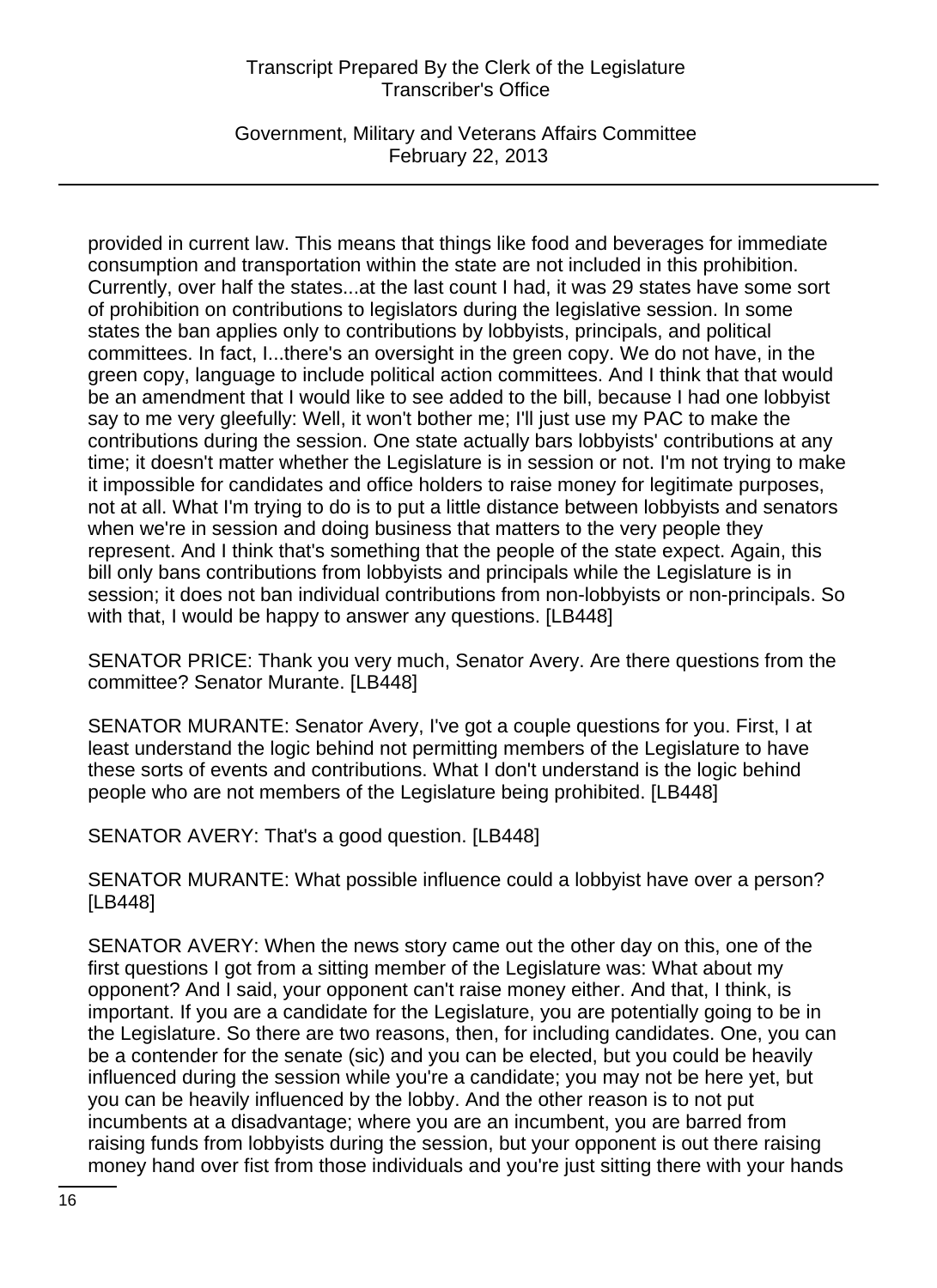Government, Military and Veterans Affairs Committee February 22, 2013

tied. I think this is a fairness issue. [LB448]

SENATOR MURANTE: So then is it your suggestion that candidates for the Legislature are more influenced by contributions from lobbyists when the Legislature, of which they're not even a member at that point, is in session, versus when they're not in session? Because you're not looking to ban it entirely. [LB448]

SENATOR AVERY: No, I'm not thinking...I don't really think the candidate is necessarily more susceptible to influence, but the lobbyist might be more motivated... [LB448]

SENATOR MURANTE: Okay. [LB448]

SENATOR AVERY: ...thinking that "I'm going to get my hooks in now while this person is a candidate because I think this person has got a good chance to win; and I don't want to be restricted when the Legislature is in session and all the discussion is about the current bills and one of those happens to be my client's bill.. [LB448]

SENATOR MURANTE: Okay. [LB448]

SENATOR AVERY: ...you know, I want to talk to that person about this bill and I want to be able to deliver a check too." [LB448]

SENATOR MURANTE: And then with respect to the issue of public trust, at the moment we have fairly restrictive laws on what we have to report, in terms of candidates and members of the Legislature, in contributions that we receive. Voters can observe how we run our campaigns and where our money comes from, and they can make a judgment and they can vote for us or against us. Why isn't that sufficient to satisfying the public trust? We give them the knowledge; they make a decision; it's a free country. Why isn't that good enough? [LB448]

SENATOR AVERY: I'm glad to hear you support LB79. (Laugh) [LB448]

SENATOR MURANTE: We already have restrictive laws...(laughter). [LB448]

SENATOR AVERY: Actually, there are...a lot of what you say is true, you know, we have disclosure, and disclosure goes a long way toward creating public confidence. I believe, though, that a significant offset to that public-confidence-building activity of reporting is the ability of candidates and senators right now to raise money during the session. Most states, 29, have viewed this as something that either is a real problem or at least it presents the image that somehow you're not doing this right. And I think that any time we can pass laws that inspire confidence or improve public trust, that we should do it, because it's hard enough already for us to convince the public that we are doing things right, that this institution conducts itself in the most proper manner, and that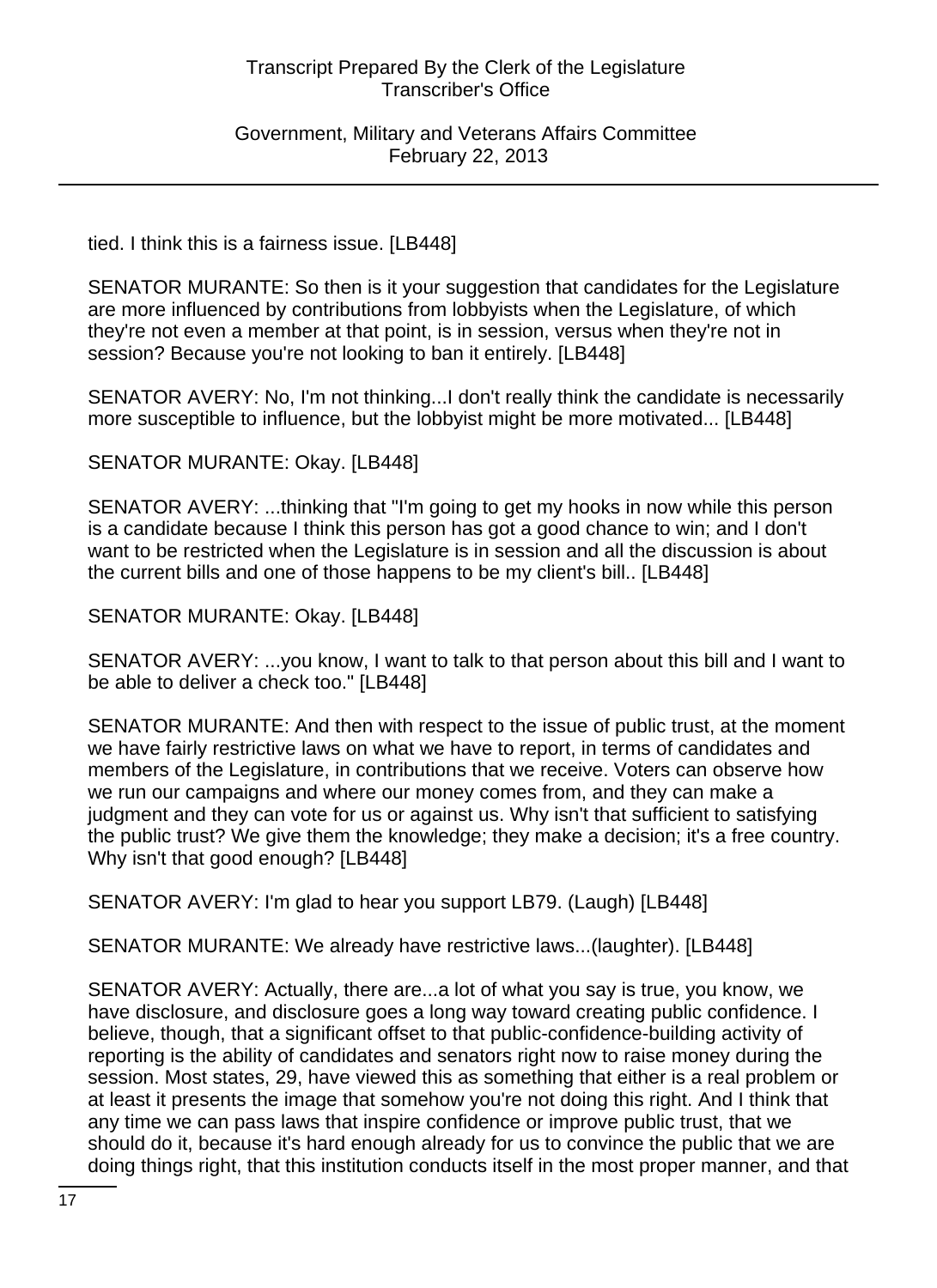## Government, Military and Veterans Affairs Committee February 22, 2013

what we do is most appropriate. That creates not only public trust but support for what we do; people are more likely to accept the outcomes of our legislation. And that creates legitimacy in the institution in how the public views it. The public views this Legislature as the most appropriate way of making laws, and if we mess that up, then that trust is undermined. [LB448]

SENATOR MURANTE: I'll be having a conversation with you after this public hearing about how to apply those principles to our learning community law, but... [LB448]

SENATOR AVERY: Yeah. (Laugh) [LB448]

SENATOR MURANTE: ...we'll save that for later. [LB448]

SENATOR PRICE: Thank you very much for saving us, Senator Murante. (Laughter) [LB448]

SENATOR AVERY: I knew I was going to get something on that. [LB448]

SENATOR PRICE: Are there any further questions from the committee? Seeing none, thank you, Senator Avery. And we will move to proponent testimony. Welcome back, Mr. Gould. [LB448]

JACK GOULD: Thank you. Senator Price, members of the committee, my name is Jack Gould; that's J-a-c-k G-o-u-l-d. And seeing Walt Radcliffe in the audience back there, I am a little nervous, but I will go on with my testimony. First of all, you know, I think you have to take a good look at the size of the lobbying force here in Nebraska. I mean, our records show that about \$14 million is spent yearly on trying to influence government here in Nebraska. And I think the National Institute on Money in State Politics has reported that in 2012 approximately \$3.3 million in campaign contributions went to 31 candidates for the Legislature. So, I mean, we're talking about considerable amounts of money here. My greatest concern is the fact that when we're in session there are a lot of cases where these fund-raisers tend to be very invisible. I mean, we tracked last year, I think, 24 in-session fund-raisers. In each case, again, an estimate of about \$7,000 is raised at a fund-raiser. And you guys would know better than I do if that's accurate, but that's what we estimate. The problem is that most of that money tends to show up as cash. In other words, only contributions over \$250 are going to show up on the normal records that you file. As a result, \$100 at the door is the standard charge for the lobbyists who are invited. And senators, of course, are invited with a complimentary pass. I think the fact that that takes place makes it a closed meeting. I mean, the average citizen is not going; I haven't been invited yet. We really don't know how many checks change hands. We know it's \$100 at the door, but we believe there's very likely other checks being passed along. So it's a concern about a closed meeting; it's also a concern about invisible money. And when we try to track campaign contributions as a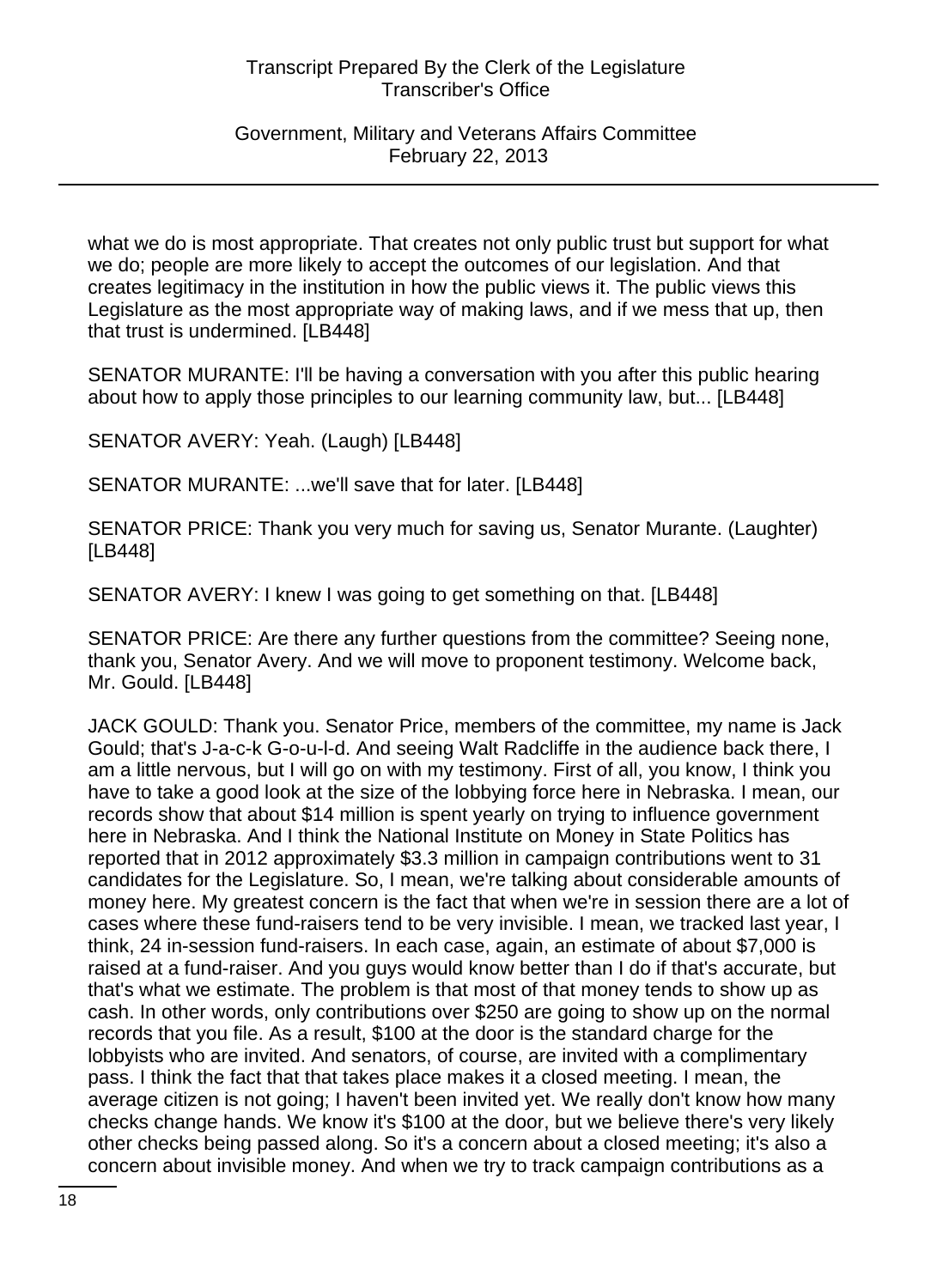Government, Military and Veterans Affairs Committee February 22, 2013

whole, it comes back to LB79 again, this disclosure question. As long as the disclosure limit is at \$250, it's extremely difficult to tell how much money is going because the fund-raisers usually are reported in the form of cash. Now, legally, the checks from corporations or from lobbyists, if they're under \$250, should be recorded, and the cumulative figures should be reported. But it's hard to tell that. And from what we can tell, unless we get better recordkeeping, it would appear that most of that money just simply shows up as cash. And if we're talking \$7,000 with 24 breakfast fund-raisers, we're looking at considerable money. We have 28 states now that prohibit in-session fund-raising. And I think that Nebraska is a state that should look into this. I mean, that is the trend: more and more states are looking at this. And the reason they're looking at it is because here we are sitting at the Capitol: we have the people who are going to be making the laws, we have lobbyists who are wanting to influence those laws, and we're having breakfasts and lunches taking place within an hour before the senators are going onto the floor to vote or to debate. And this is giving closed access to the lobby to get to the senators and talk about the issues. And this is not necessarily corruption, but what it is, is a question mark in the eyes of the public. Why should we allow this? It seems like we should be completely open with where our money comes from. And at the same time we should have complete access by the public if there's money changing hands. So with that, I'll be glad to take any questions. And I'm pleased that you've allowed me to come and speak. [LB448]

SENATOR PRICE: Well, thank you very much, Mr. Gould. Are there questions from the...? Senator Bloomfield. [LB448]

SENATOR BLOOMFIELD: Thank you. At these fund-raisers that we're picking on right now, we have both sides of the lobbies there most of the time. You know, they're each going to, maybe, drop the \$100 check in the kitty. But, you know, you're not being influenced by one lobbyist over the other. If they both drop \$100 in there and you talk to both of them at the same time, you get information that we don't have easy access to. Is there a...are we, by eliminating this, depriving the public of some information that we could have? [LB448]

JACK GOULD: Well, you know, in our view, I think what's going on is that the lobby is buying access that the public doesn't have. And I've had cases where this... [LB448]

SENATOR BLOOMFIELD: The public can come in and talk to me for... [LB448]

JACK GOULD: Well, they can't come to that...they can't come...they... [LB448]

SENATOR BLOOMFIELD: No, but they can come to my office anytime they want. [LB448]

JACK GOULD: Well, that's exactly right. I mean, they could come to your office. I mean,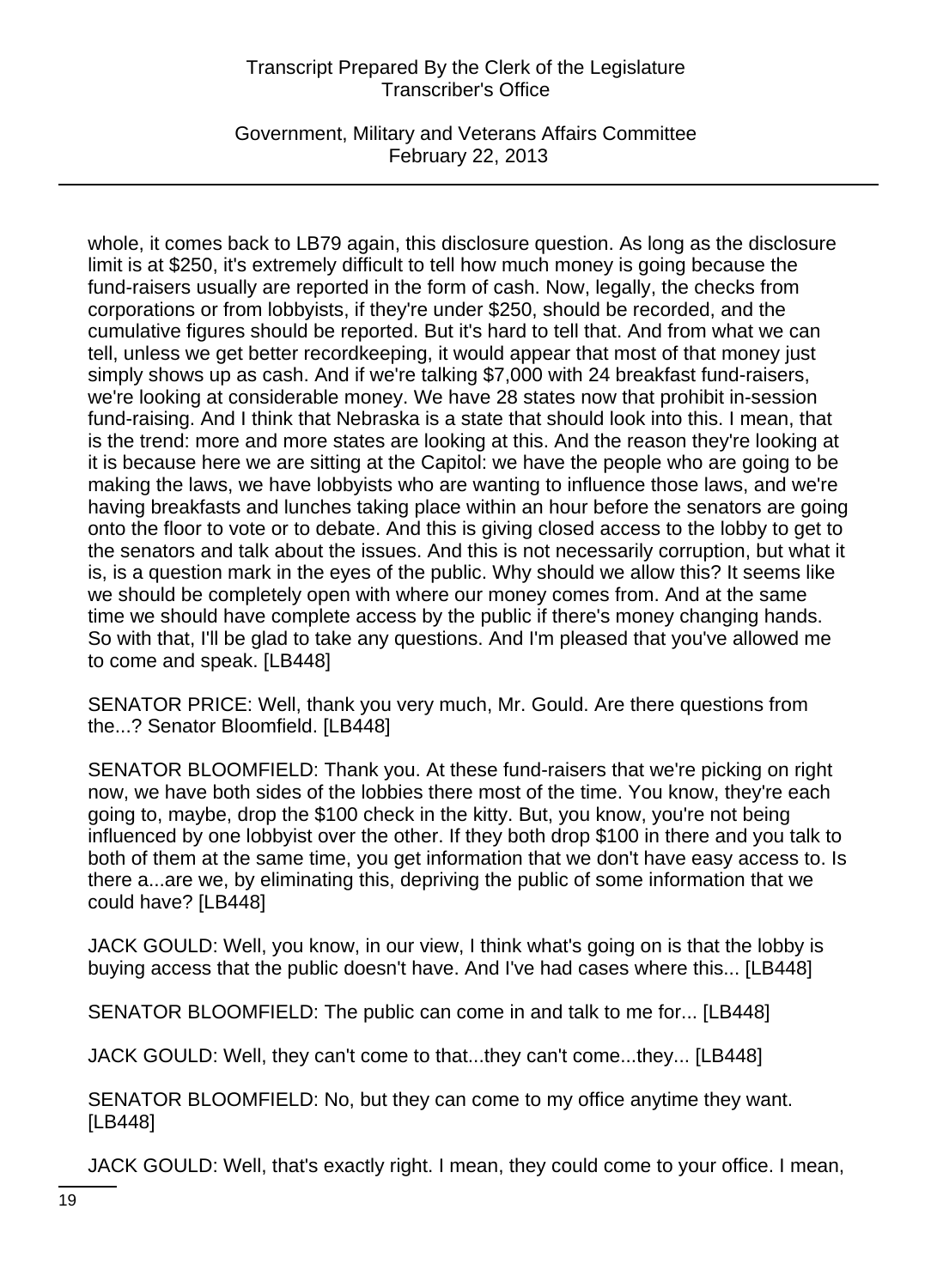Government, Military and Veterans Affairs Committee February 22, 2013

I've had cases where I've been in the office with senators and I have had lobbyists come in the door at lunchtime, and I've had an appointment. And the senator has said to me, "Sorry, Mr. Gould, I have a lunch engagement." And they leave. And I know that we can't...our organization can't take you to lunch, and the public shouldn't be expected to take you to lunch. But at the same time, the lobby has access to that ability, and they use it. And the in-session fund-raisers are an example of how they use that access. Now, if the public was at that same meeting where the lobbyists are talking to you and had the same access, there might not be an argument on my part; but this is a closed meeting. The invitations are printed by a lobby; the letters asking to reserve the dates are sent to the Clerk of the Legislature; they're placed on the calendar, with a senator's name on it. This is, you know, very much a structured institution here in Nebraska. And it's one that, I think, you need to pay attention to. [LB448]

SENATOR BLOOMFIELD: Okay, thank you. [LB448]

SENATOR PRICE: Thank you, Senator Bloomfield. Are there any other questions from the committee? Seeing none, thank you for your testimony today. [LB448]

JACK GOULD: Thank you. [LB448]

SENATOR PRICE: (Exhibit 1) Are there any further proponents for the bill? I'd like to read into the record something rather incredible, but Americans for Prosperity has a letter of support for LB448. Let the record reflect that. With that...and with that, we will move on to... [LB448]

SENATOR MURANTE: Common Cause and Americans for Prosperity. [LB448]

SENATOR PRICE: ...opposition testimony. Would anybody like to oppose...in opposition to LB448? Seeing none, would anybody like to testify in the neutral for LB448? Seeing none, Senator Avery, for our closing. [LB448]

SENATOR AVERY: Just for the record, that's not the first time that Americans for Prosperity has endorsed one of my bills, and I was just trying to think which one was it. It was a lobbying bill; it dealt with the...putting lobbying fees on the "needs" category for school funding: so you're using taxpayer money to help encourage the spending on lobbying fees. Well, that is not what we're talking about here now. This bill is not directed at anybody, any individual, certainly not. It's not directed at any single lobbyist. I think it tries to address a practice of long standing in our state that probably hasn't been looked at carefully enough with an eye toward asking the question, "Is this good for the public process? Is this contributing to building public trust for this institution? Is this what we ought to be doing?" A lot of other states have decided that it is not something they ought to be doing, and they have stopped it. A lot of states have gone even further than what we are proposing here. This is not a drastic action. It's not saying you can't take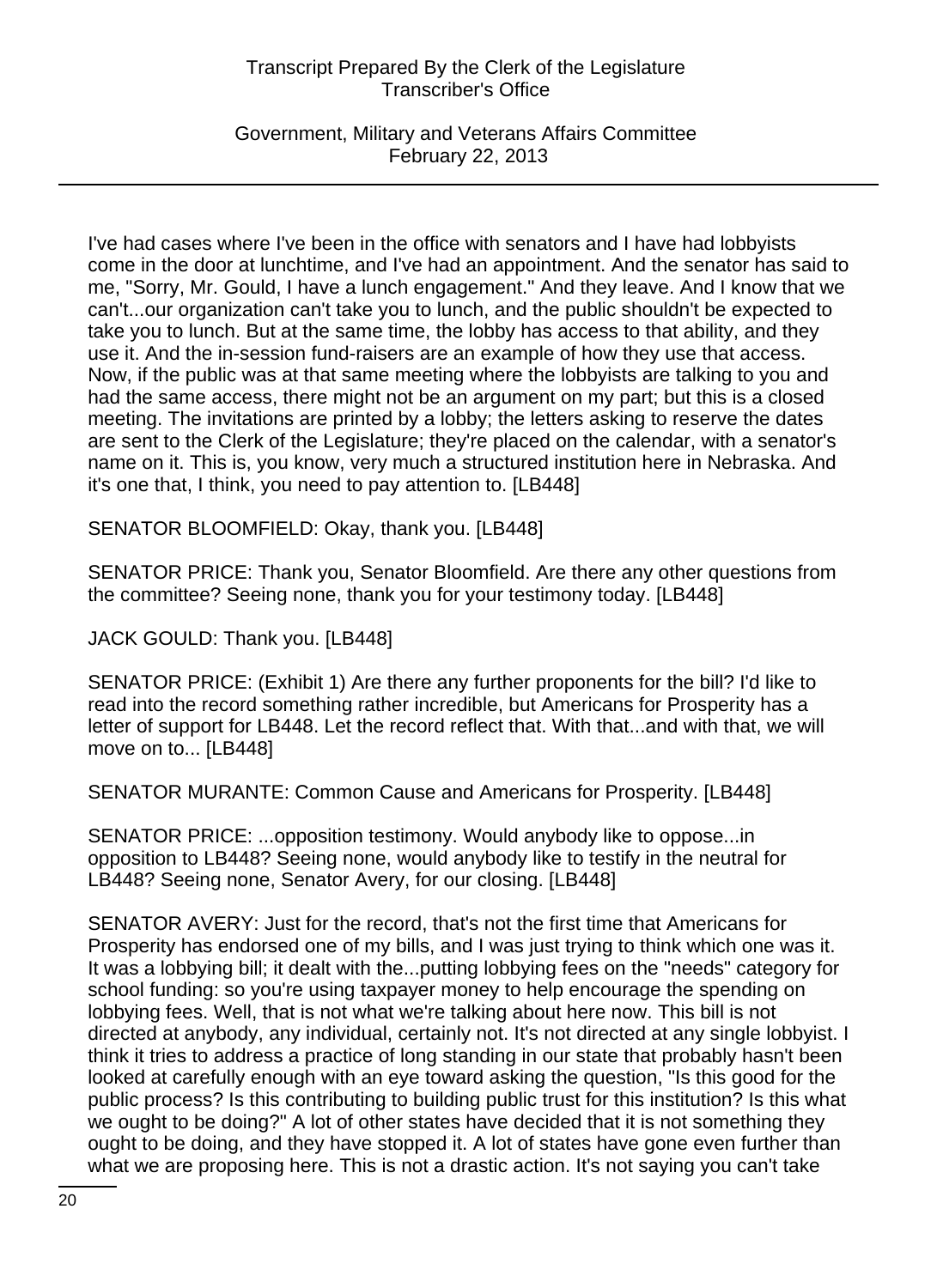Government, Military and Veterans Affairs Committee February 22, 2013

any more money from special interests. It's just saying, when we're doing the business of the state, when we're trying to develop good public policy, let's not give the lobby another advantage, let's not create the impression that they have access to us in ways that others don't, and let's not put ourselves in a situation where we're being influenced by the contributions. I have always believed that campaign contributions in the amounts that we're talking about in these fund-raisers is really influence money. And it ought to be seen as influence money because it has influence as its purpose. And I can tell you that the givers expect something in return. When I participated in a filibuster a couple of years ago, I was running for reelection and I had a fund-raiser in which we carefully went through the list and said lobbyists would not be invited. And I got some kickback from that, kickback in the form of pushback, some lobbyists saying, "I'm offended that you specifically excluded me from this fund-raiser." And I said, "Look, I'm not going to raise money from the lobby during the session." And one of the...when I did have a fund-raiser later on in which lobbyists were permitted--it was after the session was over--I got a letter from a principal involved in that filibuster, not a senator but a principal, that is to say, an interest, saying, "For obvious reasons, please take my name off your list because I do not intend to be giving you any more money." Now that said to me: I thought my \$1,000 check was influence money; and you didn't vote the way I wanted you to vote, so you won't get any more money from me. That's fine with me. But the idea that this is: I'm giving you this money out of the generosity of my heart because I like you; that's not what it's about, folks. It's influence money. And we ought not to be that close to the source of influence money while we're doing business in this body. With that, I will end, and you can ask me more questions if you choose. [LB448]

SENATOR PRICE: Thank you, Senator Avery. Are there any questions? Senator Karpisek. [LB448]

SENATOR KARPISEK: Thank you, Senator Price. Senator Avery, what about during the interim where bills are held over? [LB448]

SENATOR AVERY: This bill does not address that. It does not. [LB448]

SENATOR KARPISEK: So that... [LB448]

SENATOR AVERY: And, you know, I know that occasionally bills do come back in the next session, but they certainly aren't my bills. My bills die before...(laugh). [LB448]

SENATOR KARPISEK: Yeah, I know mine are always dead. [LB448]

SENATOR AVERY: But I'd say that most bills that are carried over probably are carried over for a reason, and that's usually sufficient for them not to be resurrected later on. But, still, the connection between the contribution and doing the business of the lawmaking at the same time, that's really, I think, a little bit too close a connection.